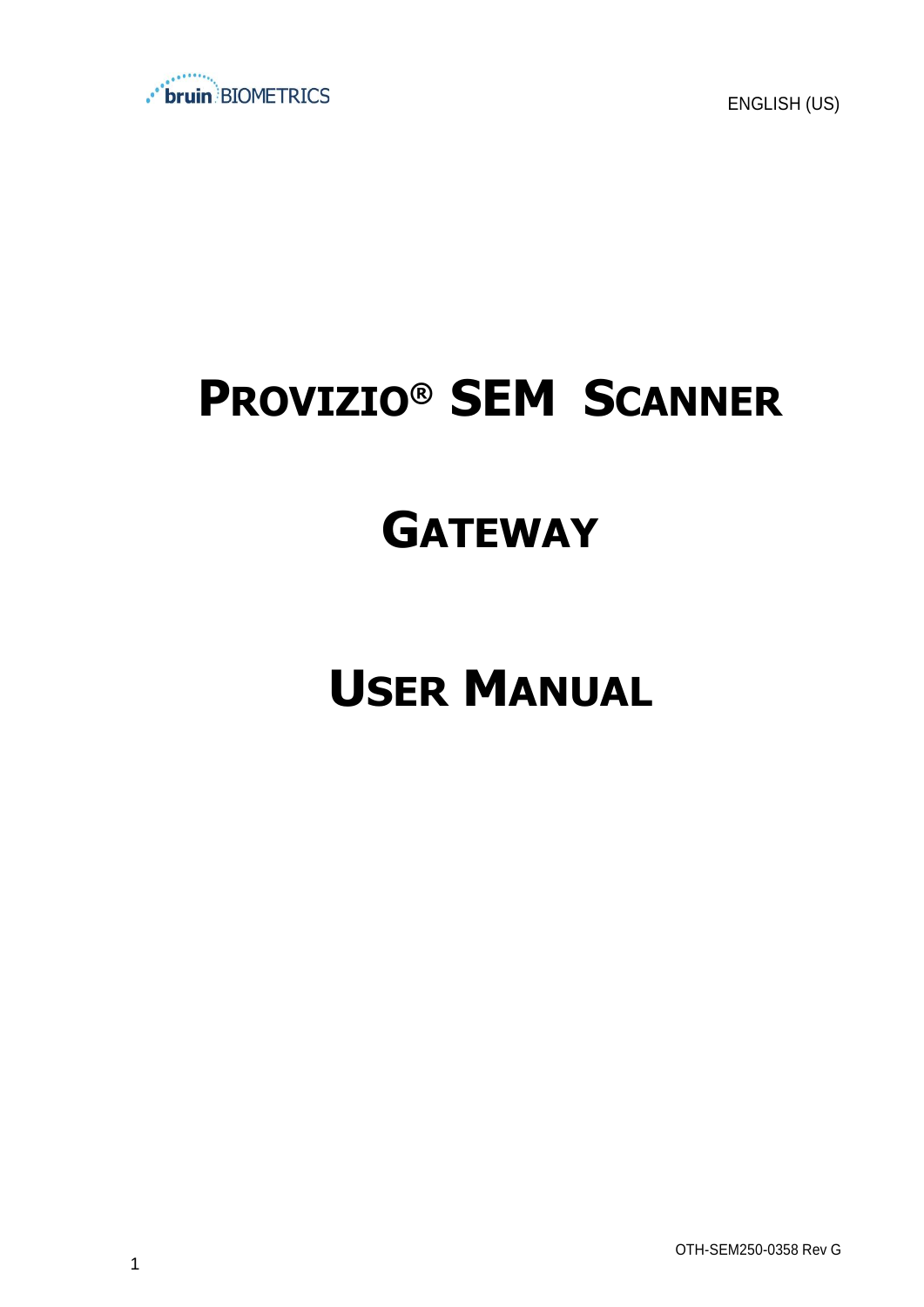

## **Table of Contents**

| 1.1 |  |
|-----|--|
| 1.2 |  |
|     |  |
| 2.  |  |
|     |  |
| 2.1 |  |
| 2.2 |  |
| 2.3 |  |
| 2.4 |  |
| 2.5 |  |
| 2.6 |  |
| 2.7 |  |
| 2.8 |  |
| 2.9 |  |
|     |  |
| 3.  |  |
|     |  |
| 3.1 |  |
| 3.2 |  |
|     |  |
| 4.  |  |
|     |  |
| 4.1 |  |
| 4.2 |  |
| 4.3 |  |
|     |  |
| 5.  |  |
|     |  |
| 5.1 |  |
| 5.2 |  |
| 5.3 |  |
| 5.4 |  |
| 5.5 |  |
| 5.6 |  |
| 5.7 |  |
| 5.8 |  |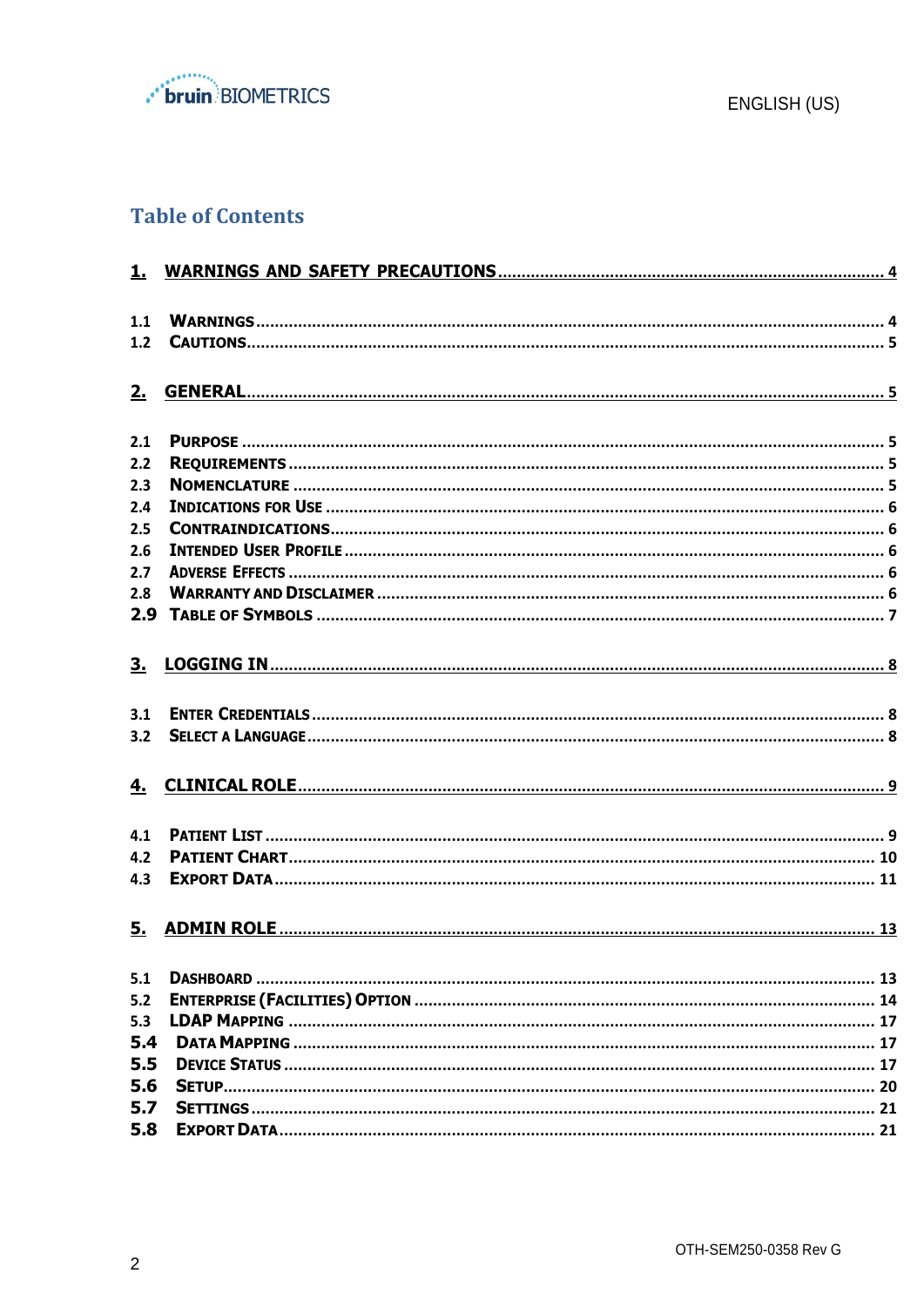

| __ |  |  |
|----|--|--|
|    |  |  |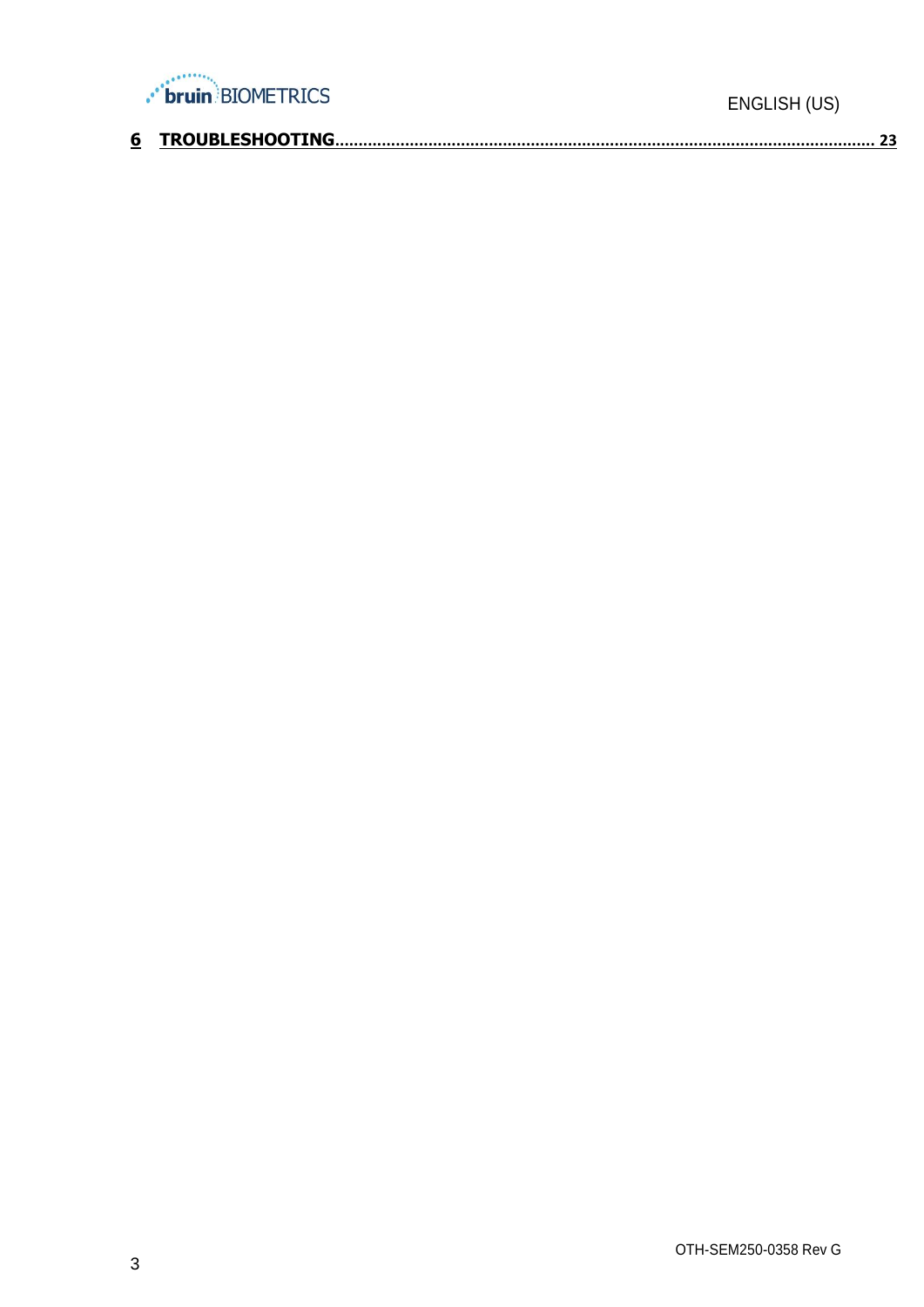

# <span id="page-3-0"></span>**1. Warnings and Safety Precautions**

The Provizio SEM Scanner and Provizio SEM Scanner S have been designed and constructed in accordance with applicable European Medical Device Directives and United States (US) regulations and requirements, as well as U.S. and international standards for operation of electrical equipment, electromagnetic compatibility, and stipulated safety requirements.

Improper use or handling, however, can result in damage and/or injury. To prevent damage to the equipment, please read these operating instructions carefully before using your Provizio SEM Scanner system. Keep these instructions in a safe place. Follow the instructions below to ensure safe and trouble-free operation of your system.

# $\rm R$  only

Caution: Federal (US) law restricts this device to sale by or on the order of a physician or other licensed health practitioner.



# <span id="page-3-1"></span>*1.1* **Warnings**

WARNING: The standard of care should be followed for reducing the risk of developing pressure ulcers. Readings from the Provizio SEM Scanners can be used to support increased intervention; but should never be the basis for decreasing intervention.

WARNING: This device is not intended to be used for detecting or diagnosis of pressure ulcers.

WARNING: Do not use the Provizio SEM Scanners on broken or otherwise compromised skin.

WARNING: Only use with Provizio SEM Scanner System components.

WARNING: To prevent the spread of infection, the Provizio SEM Scanners should be properly cleaned and disinfected according to the instructions provided in the Provizio SEM Scanner User Manual.

WARNING: To prevent cross-contamination of patients, use a new, unopened singleuse sensor per patient, per session. Multiple anatomic locations may be scanned usingthe same sensor in one session, however, ensure a new sensor is used for each new session. A session can be defined as scanning the sacrum, left heel and right heel for the same patient.

WARNING: Do not attempt to clean or disinfect a contaminated single-use sensor.

WARNING: Should the device contact contaminated surfaces (for example, if it falls on the floor) it should be cleaned and disinfected before obtaining another patient reading.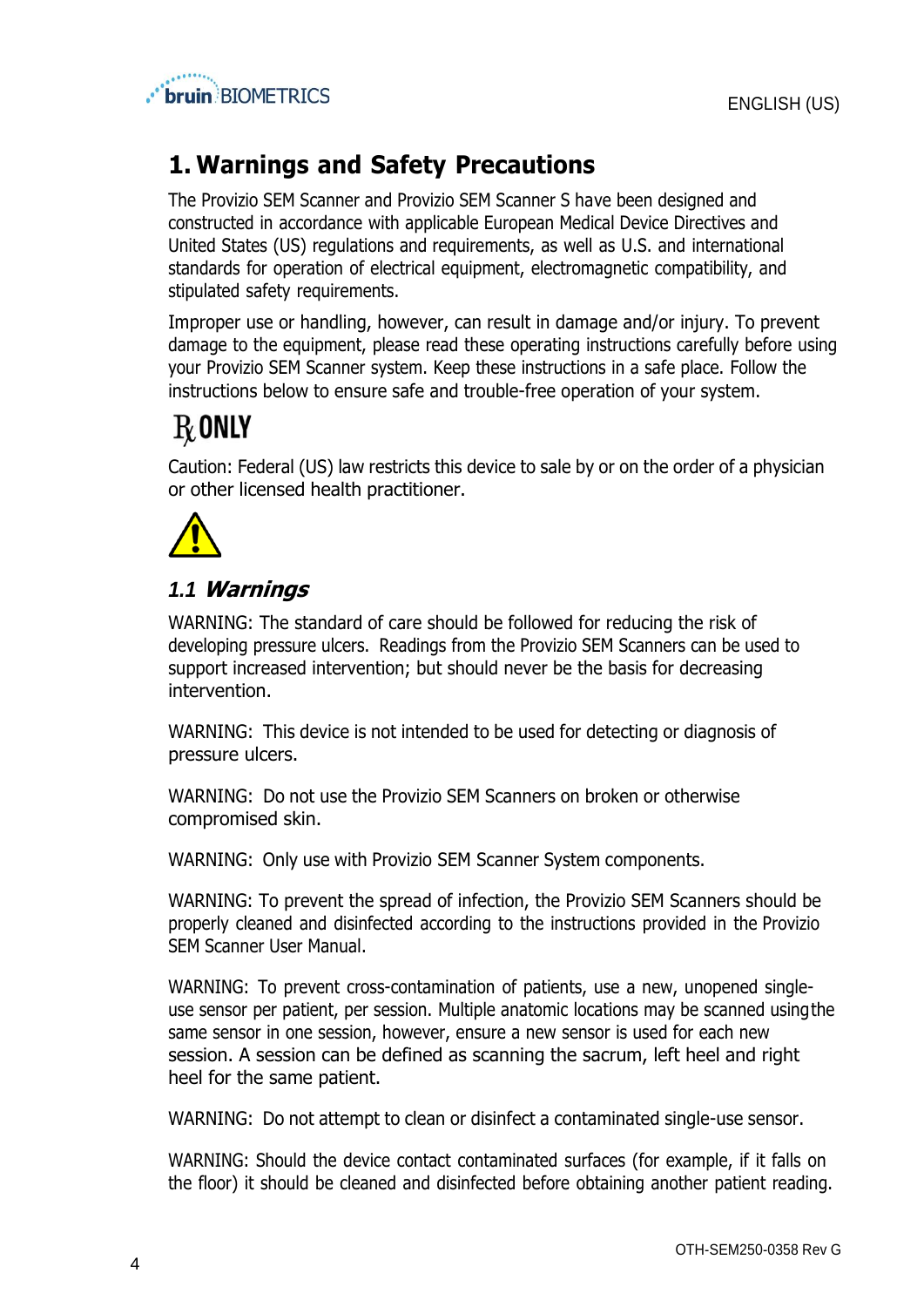

WARNING: Do not attempt to disassemble or otherwise modify the Provizio SEM Scanner as this can result in unintended hazards. The Provizio SEM Scanner System can only be serviced by the manufacturer (Bruin Biometrics) or a Bruin Biometrics Authorized Service Center. Please contact your Product Specialist or Customer Service Representative regarding any device that is not functioning correctly.

WARNING: To avoid the risk of electric shock, this equipment must only be connected to a supply main with protective earth.

WARNING: To avoid the risk of explosion, the Provizio SEM Scanner should not be used in the presence of flammable anesthetic agents.

WARNING: The Provizio SEM Scanner S will not operate correctly without first installing a single-use sensor head.

WARNING: Ensure the is no foreign material in the Charging Hub slot before placing the scanner in the Charging Hub.

### <span id="page-4-0"></span>*1.2* **Cautions**

CAUTION: Examine the Provizio SEM Scanner for damage or sharp edges prior to each use. If any damage or sharp edges are found, please contact Customer Service or your Product Specialist. Do not attempt to use the device.

CAUTION: Ensure the power cord is plugged into the supply main and the device is fully charged prior to use.

CAUTION: Do not immerse the Provizio SEM Scanner. Immersion may damage the scanner and prevent it functioning normally.

 CAUTION: Ensure that the sensor connector is completely dry before attaching a single-use sensor to the device.

# <span id="page-4-1"></span>**2. General**

### <span id="page-4-2"></span>*2.1* **Purpose**

This document describes how to connect to the Gateway application that is installed at an institution and guides a user through the various screens.

# <span id="page-4-3"></span>*2.2* **Requirements**

The Bruin Biometrics Webserver Virtual Machine (VM).

### <span id="page-4-4"></span>*2.3* **Nomenclature**

Virtual Machine: The Bruin Biometrics Webserver VM that is installed on the institutionprovided server and provides a working environment for the Bruin Biometrics Web application.

Pressure ulcers also are called pressure injuries, decubitus ulcers, bed sores or pressure sores.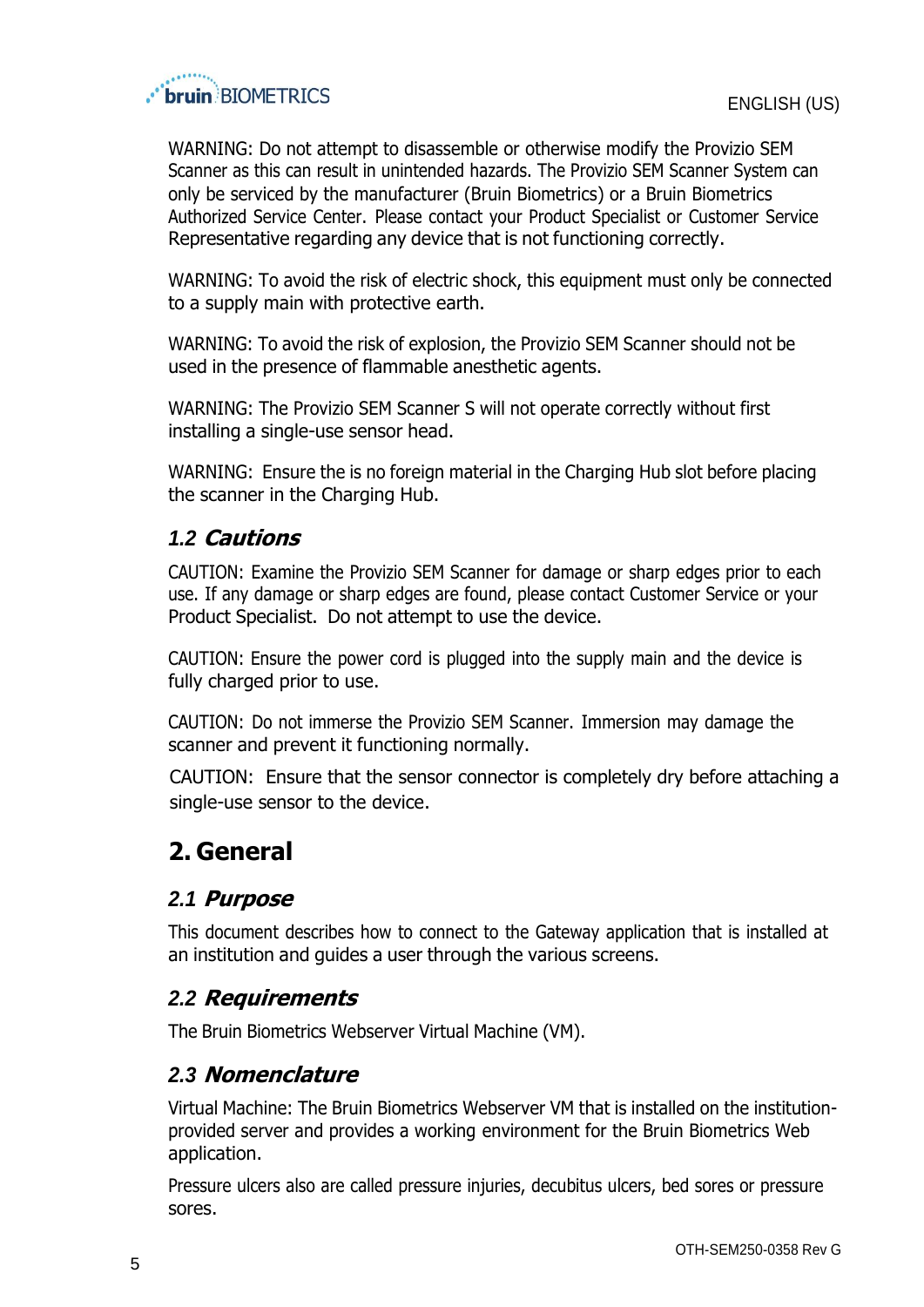

## <span id="page-5-0"></span>*2.4* **Indications for Use**

The Provizio SEM Scanner and Provizio SEM Scanner S are intended to be used by healthcare professionals as an adjunct to the standard of care when assessing the heels and sacrum of patients who are at increased risk for pressure ulcers.

## <span id="page-5-1"></span>*2.5* **Contraindications**

Not to be used on broken skin and intended for use on adult population only.

### <span id="page-5-2"></span>*2.6* **Intended User Profile**

The system is intended for use by healthcare professionals.

## <span id="page-5-3"></span>*2.7* **Adverse Effects**

There are no know adverse effects using the Provizio SEM Scanner.

### <span id="page-5-4"></span>*2.8* **Warranty and Disclaimer**

This manual is intended to provide instructions on the proper use of the Provizio SEM Scanner. It should be used in conjunction with the appropriate training.

To request repair or replacement under warranty, purchasers should contact their local Customer Service provider. Warranty conditions may differ in some countries. Contact your Customer Service provider for warranty terms.

The use of the instrument in a manner different that that described in this manual may result in improper function. Warranty is limited to defects and materials that can be attributed to a fault or defect within the Provizio SEM Scanner.

Warranty does not extend to any Warranted Products or parts thereof: (a) that have been subject to misuse, neglect or accident, (b) that have been damaged by causes external to the Warranted Product, (c) that have been used in violation of the Bruin Biometrics LLC Instructions for Use, (d) on which the serial number has been removed or made illegible, (e) that have been modified by anyone other than Bruin Biometrics LLC or its authorized service center, unless authorized prior to such service by Bruin Biometrics LLC, (f) that are equipment sold as used, or (g) that are exposed to agents listed in [Table 1,](#page-5-5) below. [Table 1](#page-5-5) is not an exhaustive list of agents which may compromise the integrity of the Provizio SEM Scanner.

| Severe Ellect – NOT Recommended |                    |                   |                    |  |
|---------------------------------|--------------------|-------------------|--------------------|--|
| Benzene                         | Cyclohexane        | Kerosene          | Nitric Acid $-70%$ |  |
| Carbon tetrachloride            | Ethyl Chloride     | Trichloroethylene | Perchloroethylene  |  |
| Chlorobenzene                   | Freon              | Lacquer           | Toluene            |  |
| Chloroform                      | Gasoline, unleaded | <b>Naphtha</b>    | Xylene             |  |

|  | Severe Effect - NOT Recommended |  |
|--|---------------------------------|--|
|--|---------------------------------|--|

#### **Table 1 Agents That Should Never Be Used On The Provizio SEM Scanner**

<span id="page-5-5"></span>Note - No distributor, dealer or other party is authorized to make any warranty on behalf of Bruin Biometrics LLC, or to assume for Bruin Biometrics LLC any other liability with respect to the Provizio SEM Scanner.

The contents of this User Manual do not constitute a warranty.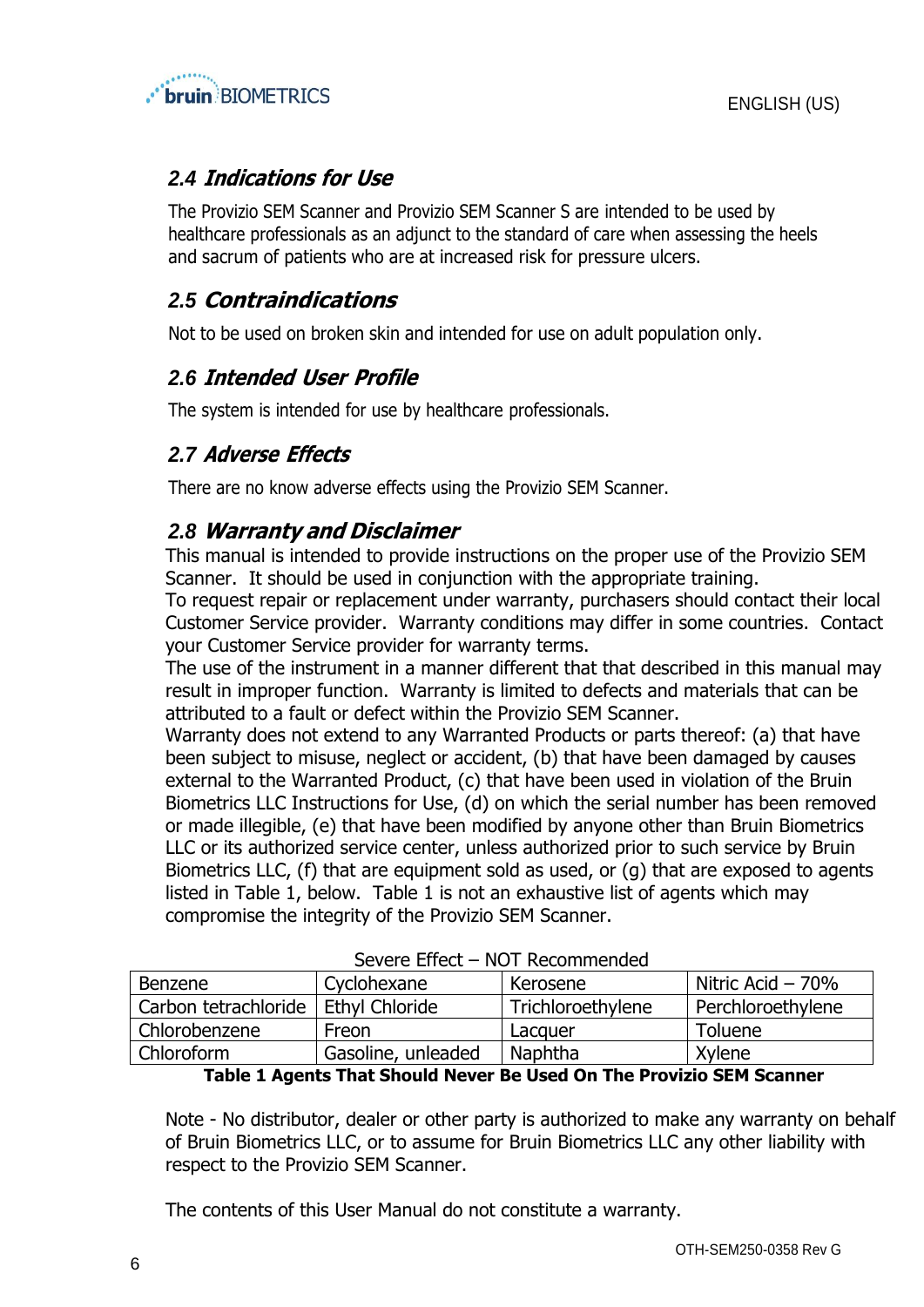

# <span id="page-6-0"></span>**2.9 Table of Symbols**

#### **Table 2 Table of Symbols**

| Symbol                       | Meaning                                                                                                                                                             |
|------------------------------|---------------------------------------------------------------------------------------------------------------------------------------------------------------------|
| REF                          | Manufacturer's Catalog designation or number                                                                                                                        |
| <b>SN</b>                    | Serial number                                                                                                                                                       |
| LOT                          | Lot Number                                                                                                                                                          |
| $\epsilon$                   | CE mark in accordance with the European Medical Device Directive                                                                                                    |
| EC REP                       | European Union Authorized Representative                                                                                                                            |
| $R_{\rm 0}$ only             | CAUTION: Federal (USA) law restricts this device to sale by or on<br>the order of a physician or other licensed health practitioner                                 |
| Ń                            | Instructions are included and must be followed                                                                                                                      |
|                              | Caution or warning                                                                                                                                                  |
|                              | Dispose of this equipment according to local regulations for<br>electrical and electronic waste disposal                                                            |
|                              | Manufactured By                                                                                                                                                     |
| IPX1                         | Drip Proof Equipment-IPX1: The Provizio SEM Scanner enclosure<br>provides protection against the harmful effects of the ingress of<br>liquids.(IPX1, per IEC 60529) |
| <u>木</u>                     | Type BF Applied Part with IEC-60601-1                                                                                                                               |
| 美榮                           | Keep away from sunlight                                                                                                                                             |
|                              | Keep dry                                                                                                                                                            |
|                              | Do not use if package is damaged and the device inside appears<br>physically broken, cracked, or does not charge and start up<br>following the Instructions for Use |
|                              | Temperature limits (example limits shown)                                                                                                                           |
|                              | Humidity limits (example limits shown)                                                                                                                              |
| 1                            | Package contents                                                                                                                                                    |
|                              | Single Patient Use Only                                                                                                                                             |
| <b>NON</b><br><b>STERILE</b> | Non-Sterile                                                                                                                                                         |
| $ \mathsf{MD} $              | <b>Medical Device</b>                                                                                                                                               |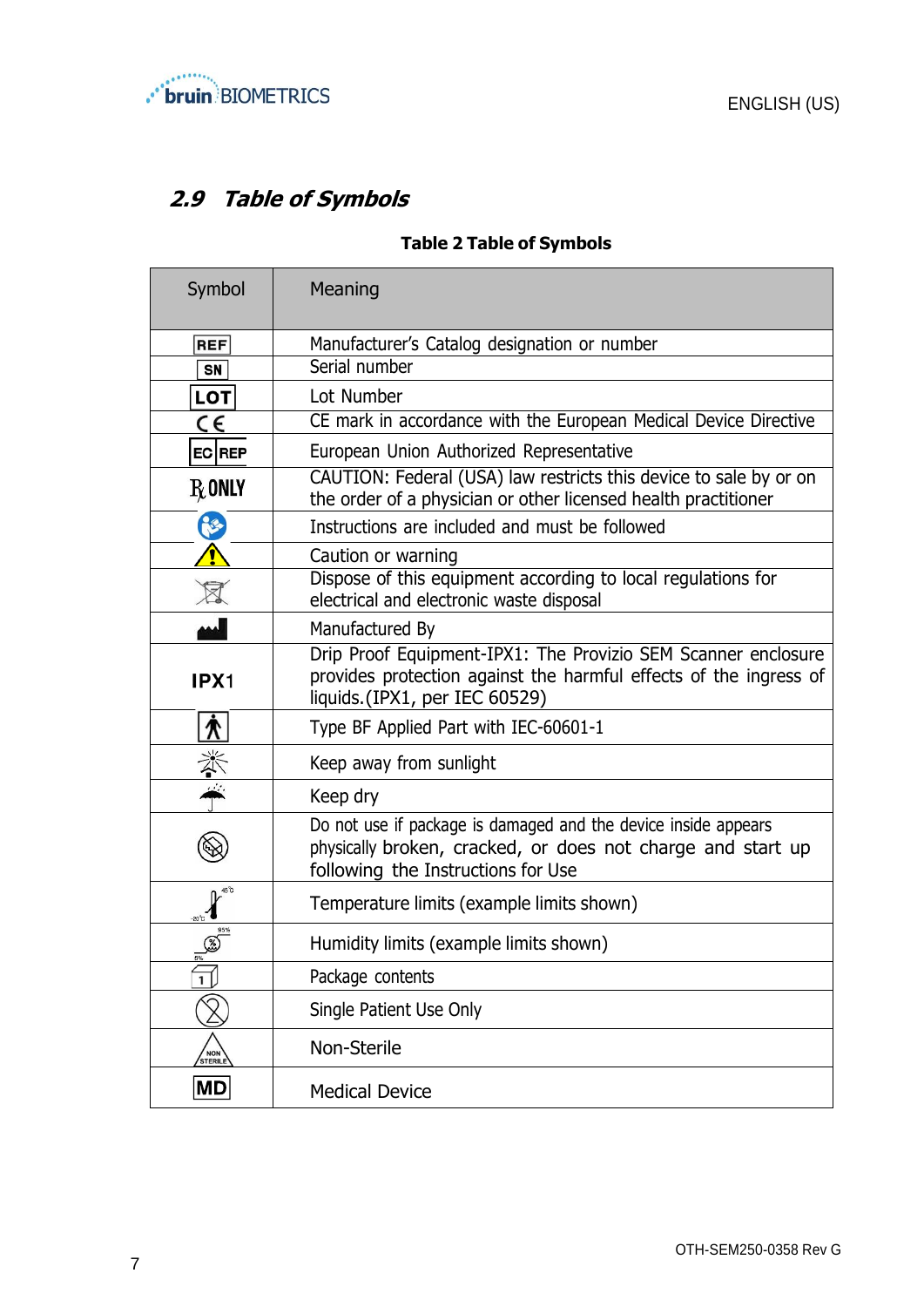



<span id="page-7-0"></span>Note- features may vary according to the version of the Gateway dashboard installed.

# **3. Logging In**

<span id="page-7-1"></span>No matter what privileges you have within the Gateway, your login starts the same way.

# *3.1* **Enter Credentials**

Open a browser and enter the URL of the Gateway within the institutions' network.This should bring up the login screen from the Gateway.

Enter the username and password that you use for other applications within your institution. Click on the LOGIN button.

# <span id="page-7-2"></span>*3.2* **Select <sup>a</sup> Language**

The Gateway language selection displays the language of the facility setup during configuration by the Admin. However, it allows each user to select language at their Login for their session.

| <b>Print</b> BIOMETRICS |                                                                                                |
|-------------------------|------------------------------------------------------------------------------------------------|
|                         | Welcome to<br>PROVIZIO <sup>®</sup> Gateway<br><b>SEM SCANNER</b>                              |
|                         | Sign in below.                                                                                 |
|                         | Username                                                                                       |
|                         | English (English)<br>$\mathsf{Passw} _{\lambda_{\mathsf{H},\mathsf{P}}^{\mathsf{H}}}$ (Arabic) |
| ۸                       | Česky (Czech)<br>Dansk (Danish)                                                                |
| $\circ$<br>g            | Deutsch (German)<br>Español (Spanish)<br>٠                                                     |
|                         | English (English)<br>V1.5                                                                      |

**Figure 1 User Language Selection**

Clicking on LOGIN will take you to the first screen for your Role.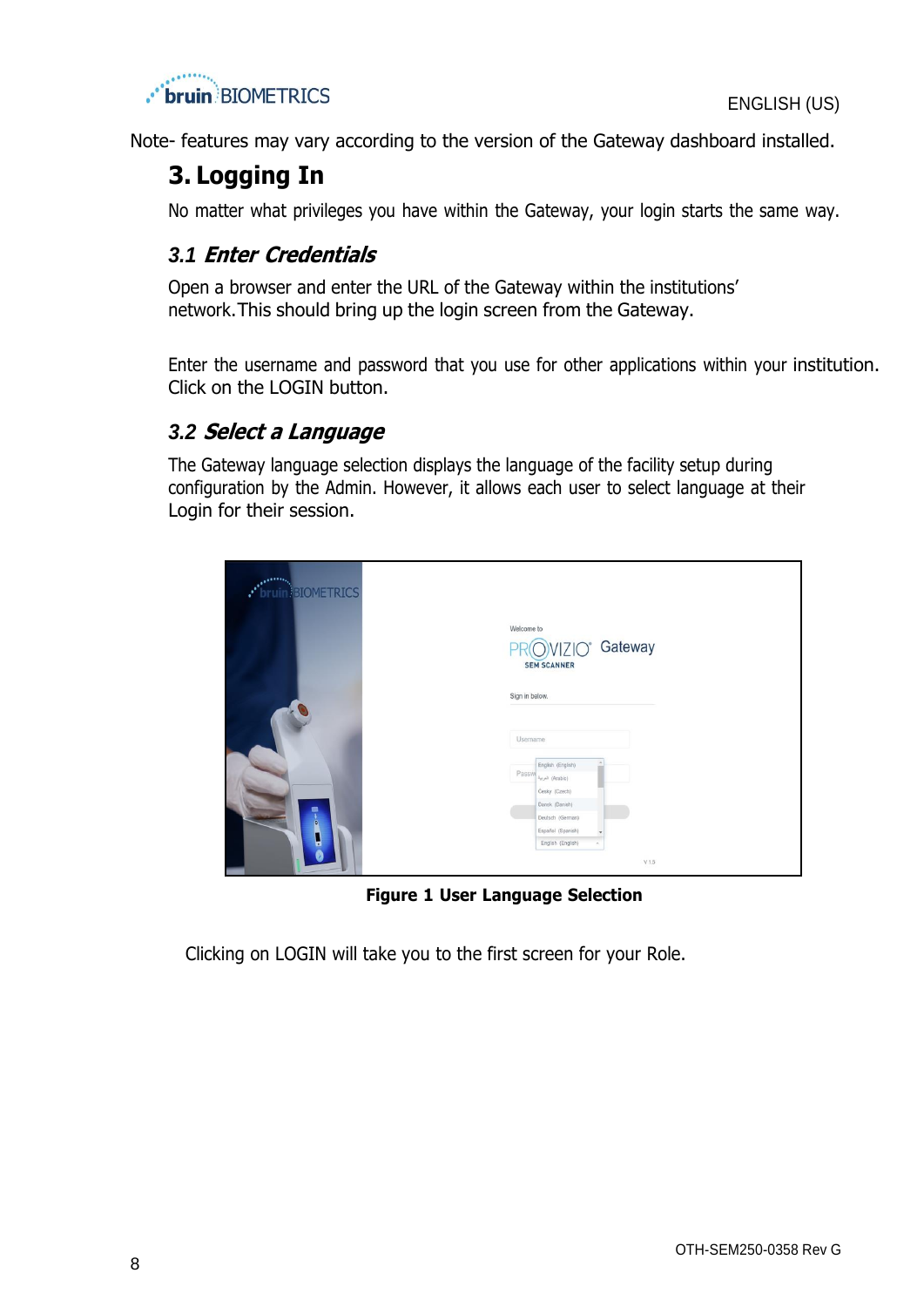



# <span id="page-8-1"></span><span id="page-8-0"></span>**4. Clinical Role**

#### *4.1* **Patient List**

This screen displays a list of all patients currently under care within your institution.

The patient list is limited by the user's access rights to the facility and ward. These rights are configured by your system administrator based on your Job assignment and role.

The patient list shows you 3 days of data by default. However, it allows you to filter by adate range to expand or contract your list of patients.

It also allows you to see specific patient's data by entering a Patient name or Patient ID. You can also enter multiple Patient names or Patient ID's, separated by Comma.

#### **After changing any options, you must click "Refresh data" to refresh data on your screen.**

You can access additional filter options by clicking on Filter button. This will open a popup window with filter options to select.



**Figure 2 Patient List Filter Screen**

The options are:

Facility – Allows you to filter your data by a single facility

Wards – Allows you to select multiple wards by which to filter your data

Devices – Allows you to select multiple devices by which to filter your data – note device refers to individual Provizio SEM Scanners

Patient ID(s) – Allows you to enter multiple patient IDs by which to filter your data Reading Type – Can be used independently to select Sacrum, Right Heel, or Left Heel

The filter screen will have 2 Actions:

Close – To Discard your changes and close the Filter screen

Apply – To Apply your filter and Close the Screen and update the Patient list

Patient list will allow you to "Click" on any row to view Patient Chart.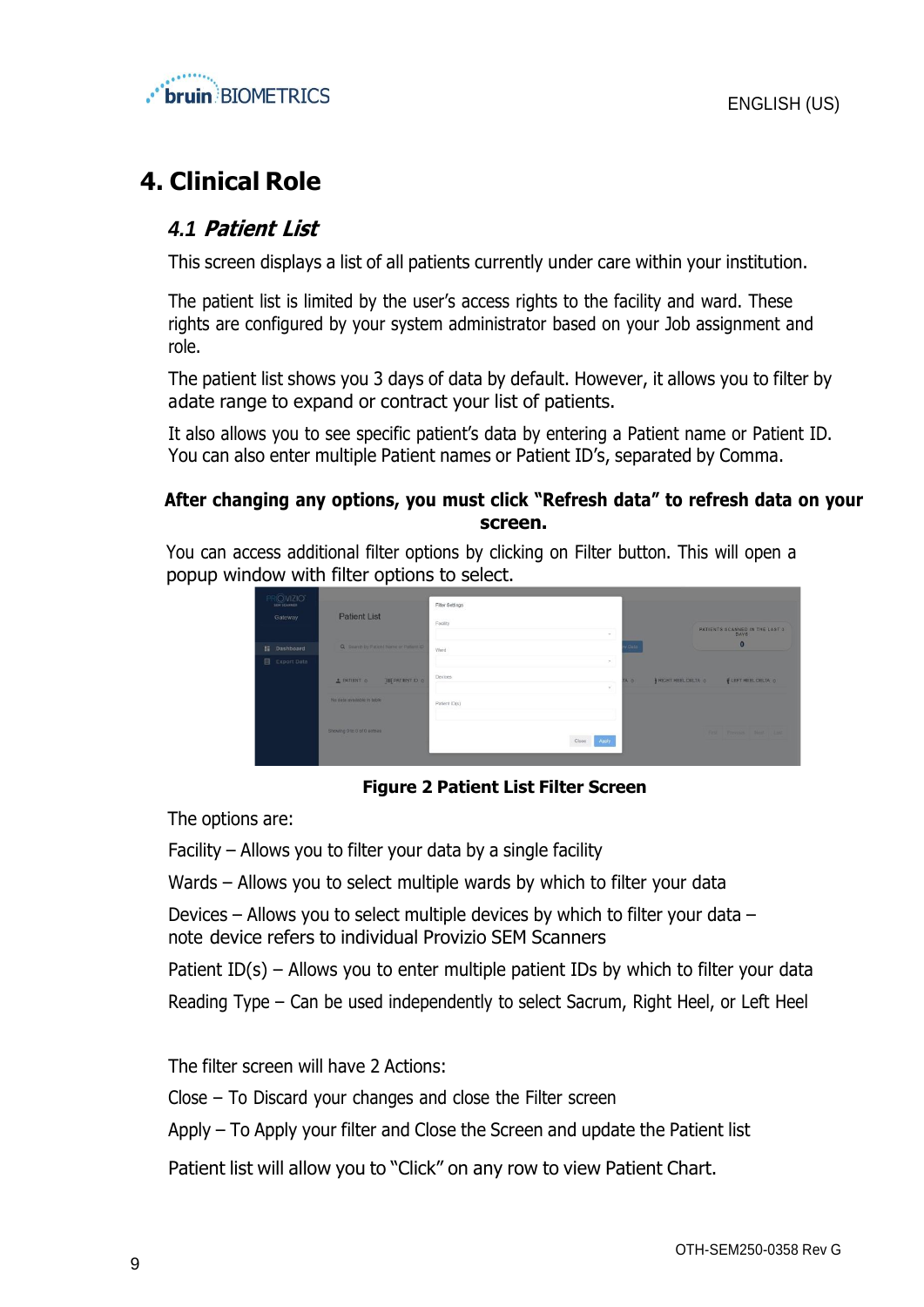

# <span id="page-9-0"></span>*4.2* **Patient Chart**

The Patient Chart page displays a plot of the delta values over a period of time that can be selected by the button along the bottom of the page. This example is a 2-week plot. The orange line is the 0.6 threshold for an actionable delta i.e. delta  $\Delta \geq 0.6$ . The icon legend is shown at the top of the page.

Hovering over an icon will display the numeric details of that data point.



**Figure 3 Data Point Details**

Clicking on an icon will bring up a pop-up with a plot of the SEM values that were taken to generate this delta value.



**Figure 4 SEM Values for a Data Point**

Close the browser window to exit the session.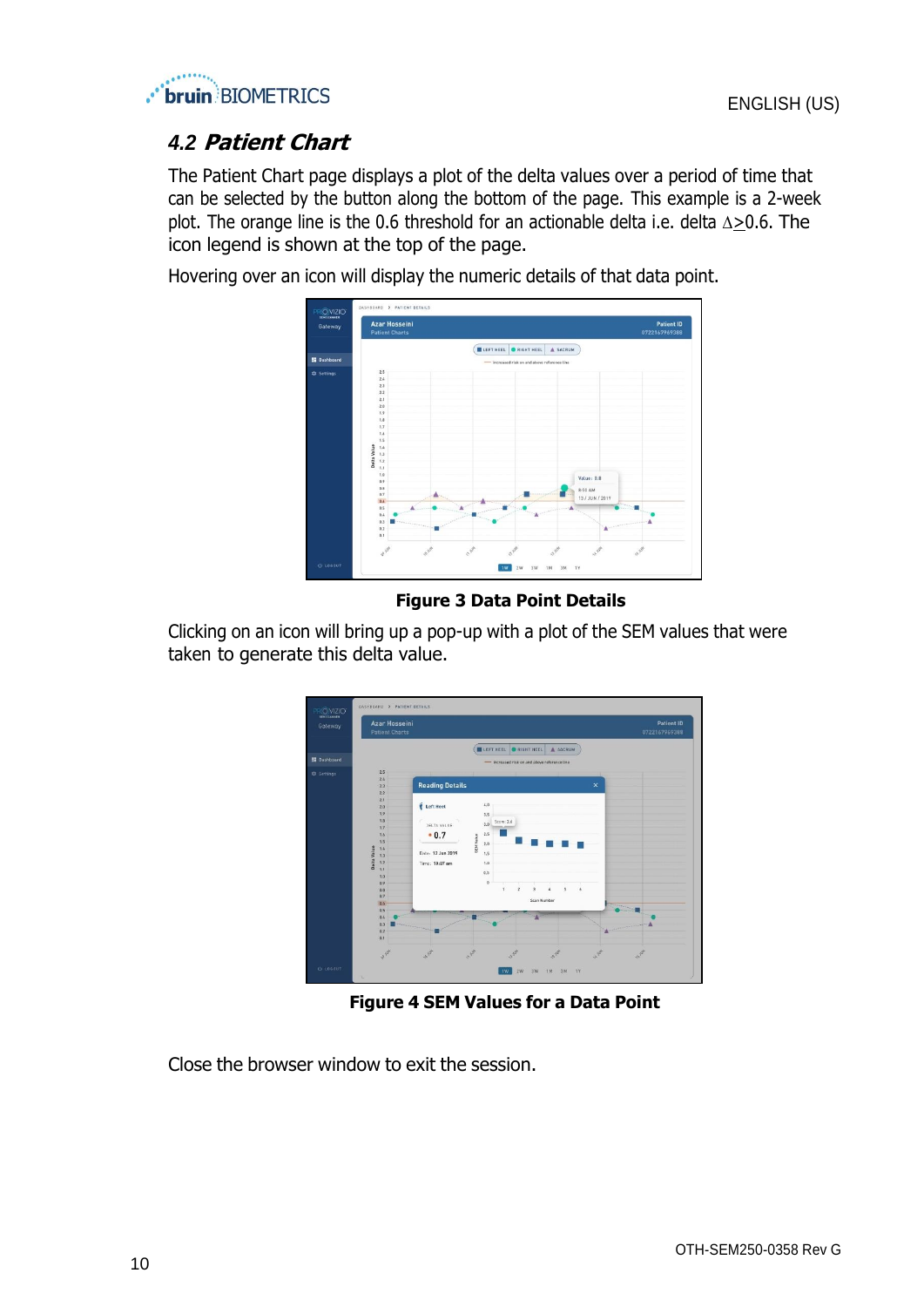

# <span id="page-10-0"></span>*4.3* **Export Data**

The Export Data feature allows users to select criteria and Export SEM data in CSV format for the selected options.

| <b>PROVIZIO*</b><br><b>SEM SCANNER</b><br>Gateway | <b>Export Data</b>                                                          |                                                                                    |                                     |
|---------------------------------------------------|-----------------------------------------------------------------------------|------------------------------------------------------------------------------------|-------------------------------------|
| n<br><b>Dashboard</b><br>目<br><b>Export Data</b>  | Export Data For All Patients<br>M<br>Q Search by Patient Name or Patient ID | Encrypt Data<br>$\sim$<br>$\Box$<br>$\Box$<br>08/09/20<br>Filter<br>08/09/20<br>to | <b>Refresh Data</b><br>Download CSV |
|                                                   | <b>JIII</b> PATIENT ID<br><b>2</b> PATIENT<br>FACILLITY<br>WARD             | C READING DATE/TIME<br><b>197 SACRUM DELTA</b>                                     | LEFT HEEL DELTA<br>RIGHT HEEL DELTA |

#### **Figure 5 Export SEM Data View**

The Export Data screen allows you to view data based on your selections before exporting.

There are 2 options selected by default:

Export Data For All Patients

Encrypt Data – (Recommended, Non-identifiable Patient ID & Patient Name)

A warning will display when Exporting patient data as UNENCRYPTED. Proper safeguards should be in place to secure the data.

The Export Data list allows you to add date range to expand or contract your list of patients.

It also allows you to see specific patient's data by entering Patient name or Patient ID. You can also enter multiple Patient names or Patient ID's, separated by Comma.

After changing any options, you must click "Refresh data" to refresh data on your

screen

You can access additional filter options by clicking on Filter button. This will open a popup window with filter options to select.



**Figure 6 Filter Export Data**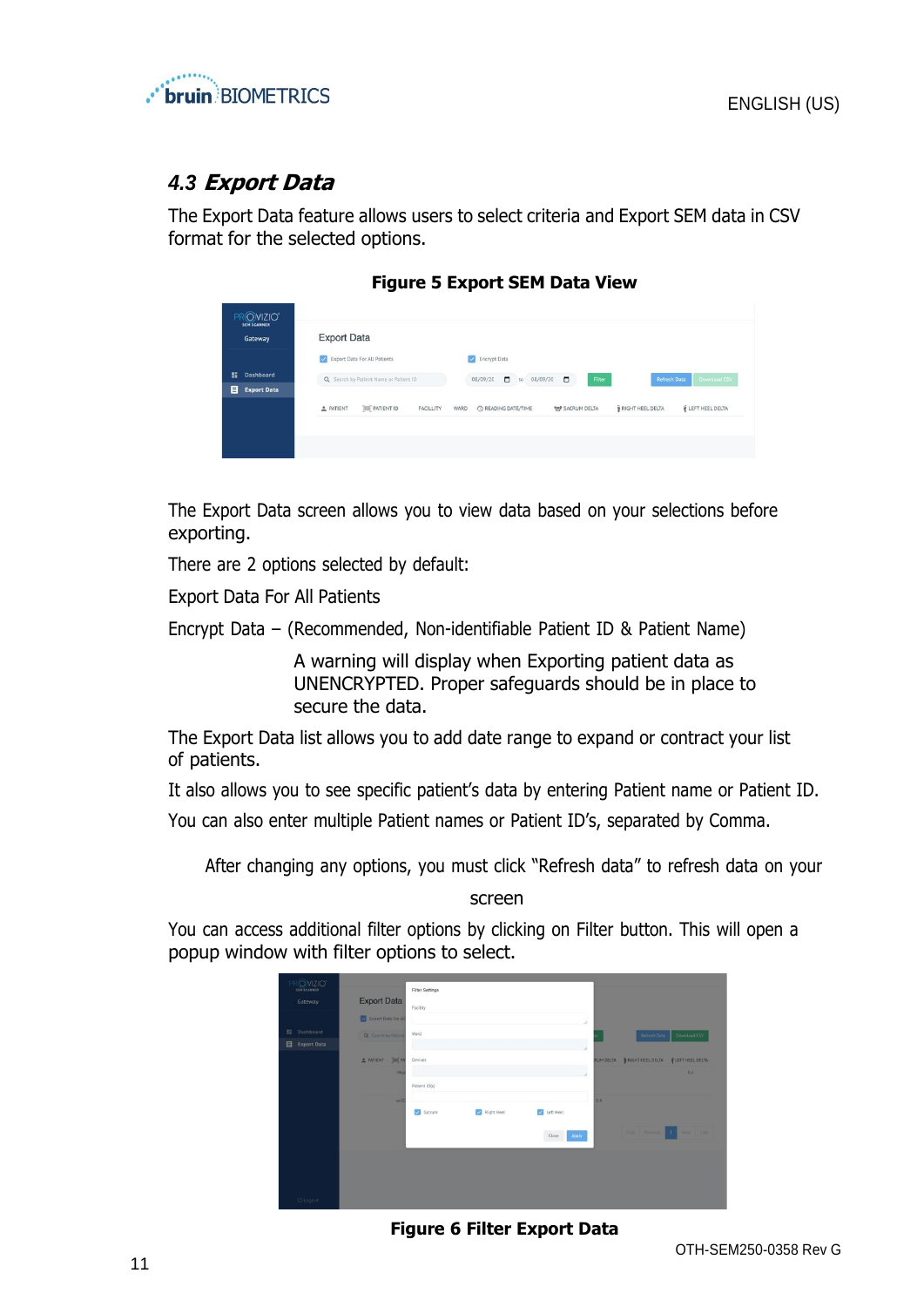

The options are:

Facility – Allows you to filter your data by a single facility

Wards – Allows you to select multiple wards by which to filter your data

Devices – Allows you to select multiple devices by which to filter your data – notedevice refers to individual Provizio SEM Scanners

Patient ID(s) – Allows you to enter multiple patient IDs by which to filter your data

Reading Type – Can be used independently to select Sacrum, Right Heel, or Left Heel

The filter screen will have 2 Actions:

Close – To Discard your changes and close the Filter screen

Apply – To Apply your filter and Close the Screen and update the Patient list

"Download CSV" will only be enabled, if any data row is present in the Export Data Table.

Clicking on "Download CSV" will download the file (csv or zip) on your computer hard drive in the download folder. This file can be opened in Excel.

Close the browser window to exit the session.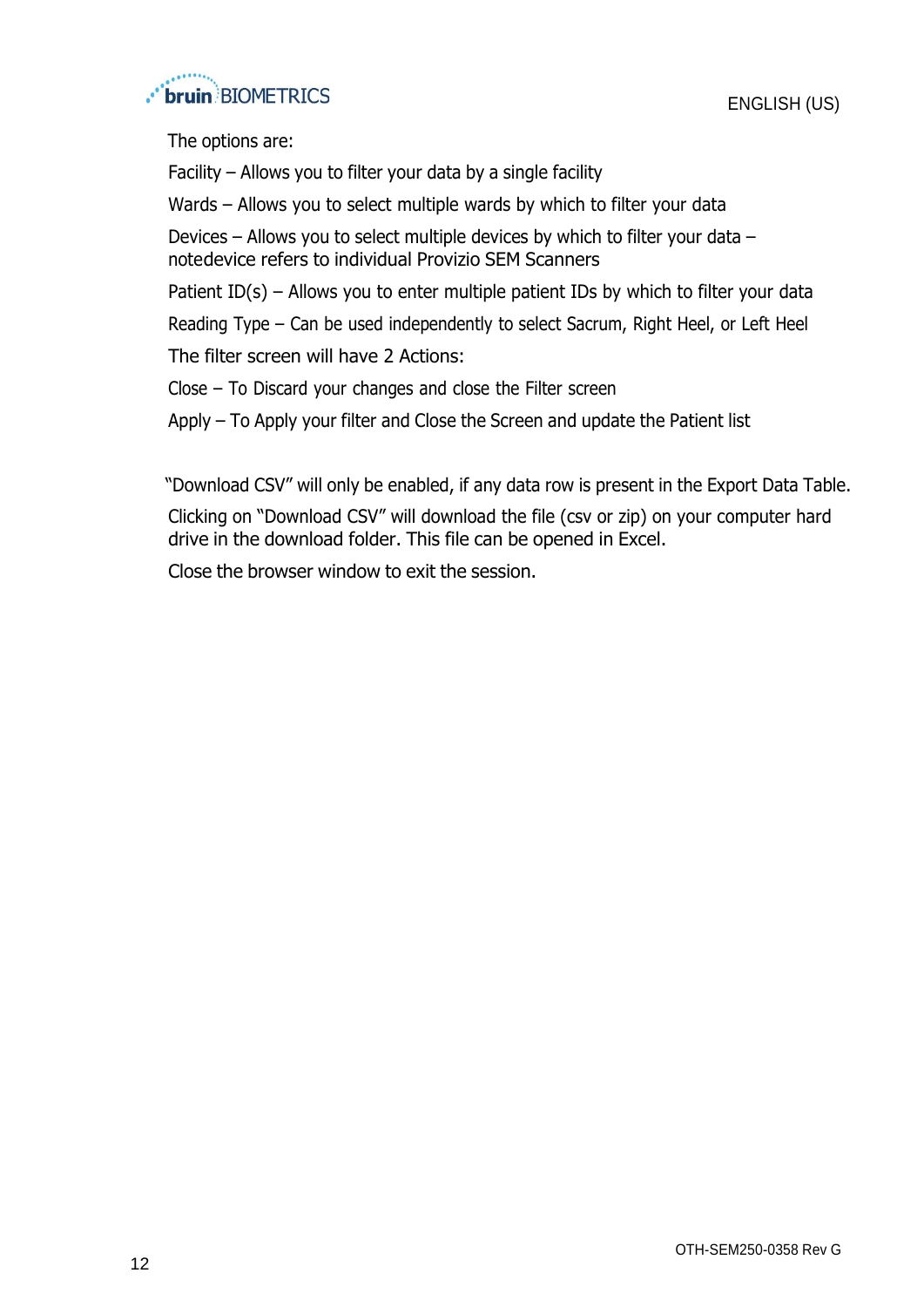

# <span id="page-12-0"></span>**5. Admin Role**

The Admin Menu lists several options to allow management of **Dashboard, Devices, Language Settings, Database Setup, and Data Mapping.**



**Figure 7 Admin Menu**

### <span id="page-12-1"></span>*5.1* **Dashboard**

The Pie Chart below shows the breakdown of patients who have been scanned using the Provizio SEM Scanner and are identified as being at increased risk ( $\triangle$ >0.6) on a given day.



**Figure 8 Dashboard Chart**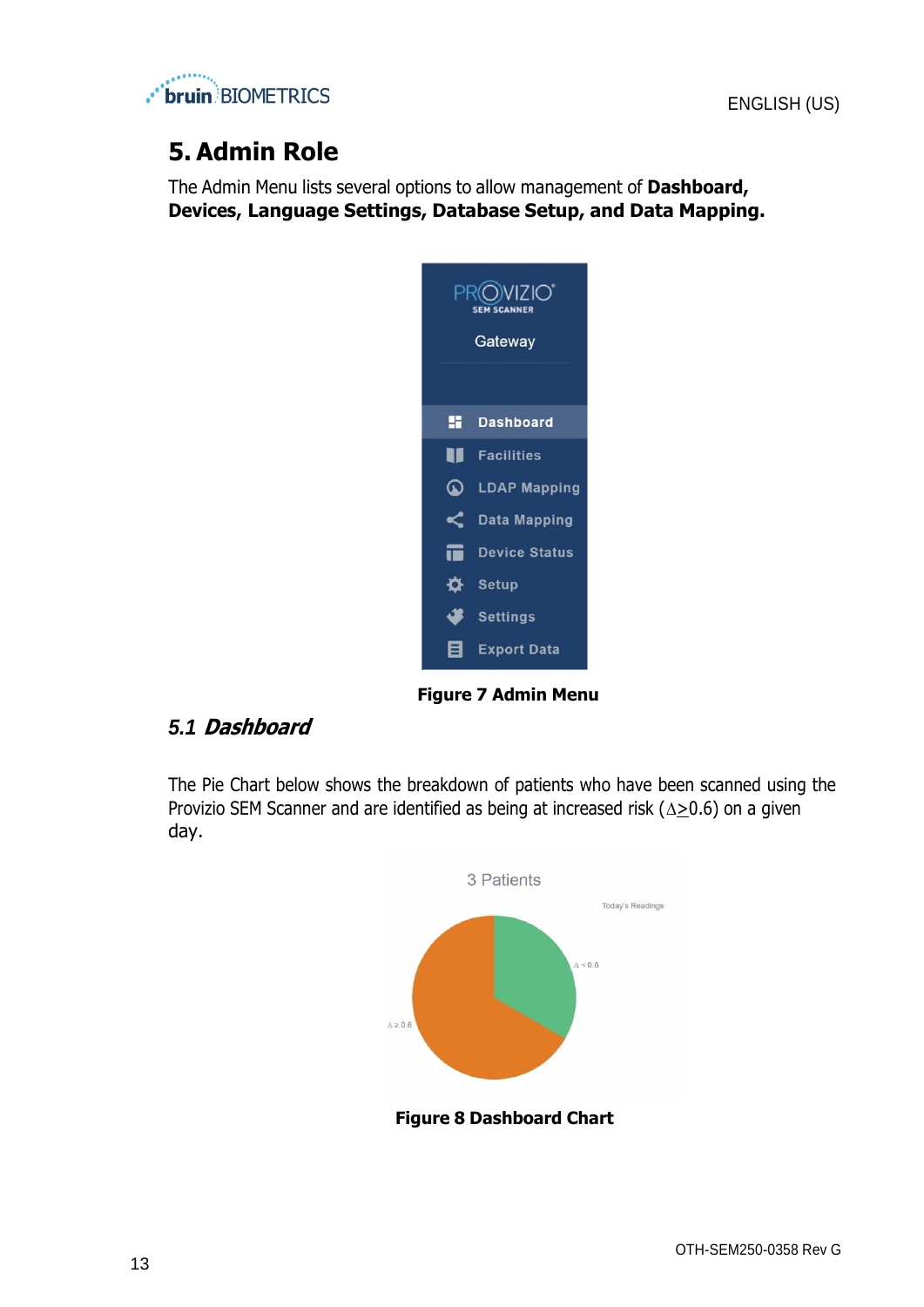

The Analysis line chart displays the total number of delta readings for the patients in the Pie Chart analysis for the past 7-day period, categorized as either low risk (green line,  $\Delta$ <0.6) or increased risk (amber line,  $\Delta \ge 0.6$ ) on a day by day basis.



#### **Figure 9 Analysis Chart**

Note – the data in figure  $8 \& 9$  is example data – the graphs are a graphical portrayal anddo not represent real patient data

# <span id="page-13-0"></span>*5.2* **Enterprise (Facilities) Option**

The Facilities screen will allow admin users to enter/edit facilities for their institution.Select Facilities Menu to manage Facilities and Wards

To add a NEW Facility Click on Add Facility to Add a new facility record. The data required is: Facility Name Facility Description

Active/Inactive Status

| PROVIZIO"<br><b>SEM SCANNER</b> |                      |               |
|---------------------------------|----------------------|---------------|
|                                 | Gateway              | Add Facility  |
|                                 |                      | Name          |
|                                 | <b>El</b> Dashboard  |               |
|                                 | <b>If</b> Facilities |               |
|                                 | C LDAP Mapping       | Description   |
|                                 | C Data Mapping       |               |
|                                 | Device Status        | Active        |
|                                 | <b>☆</b> Setup       | <b>B</b> Save |
|                                 | Settings             |               |
|                                 | <b>目</b> Export Data |               |

#### **Figure 10 Add Facility Screen**

Click on Save to Add the facility record and enter more, if needed by following the steps above.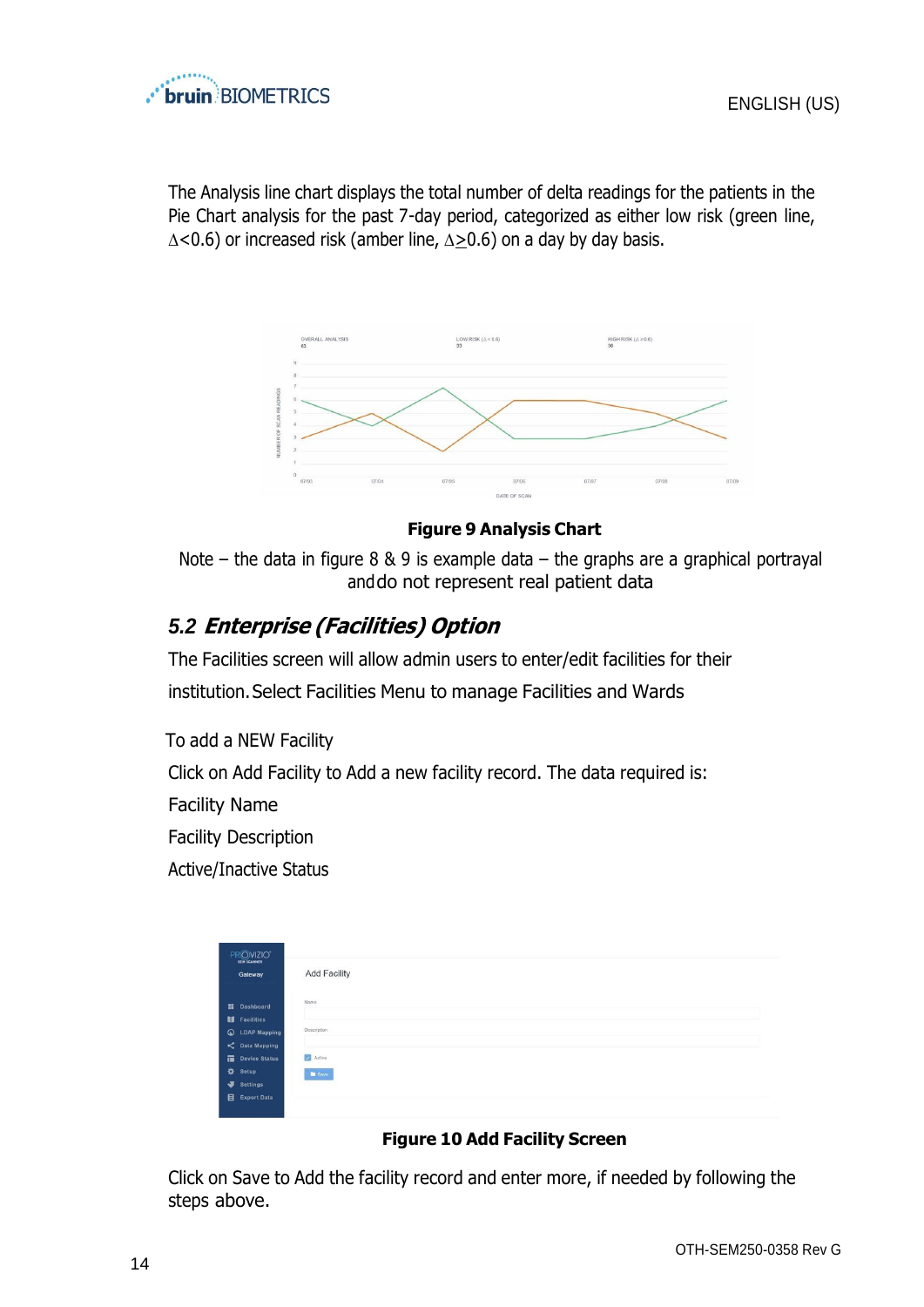

To edit an EXISTING Facility

Click on Edit Facility to update an existing facility record. The data required is:

Facility Name

Facility Description

Active/Inactive Status

Click on Update will show confirmation of changes and close the Edit Screen.

| PROVIZIO"<br>SEM SCANNER |                              |
|--------------------------|------------------------------|
| Gateway                  | <b>FACILITY A</b>            |
| <b>H</b> Dashboard       | Name                         |
| <b>II</b> Facilities     | FACILITY A                   |
| <b>Q</b> LDAP Mapping    | Description                  |
| C Data Mapping           | This is TEST FACILITY A      |
| Device Status            | $\blacktriangleright$ Active |
| <b>☆</b> Setup           | Update                       |
| Settings                 |                              |
| <b>目</b> Export Data     |                              |

#### **Figure 11 Edit Facility Screen**

Clicking on Wards will allow admin users to enter/edit Wards for their institution.

#### **Figure 12 Wards Screen**

| Gateway                        | Wards                 |                                             |                   |                          |              |
|--------------------------------|-----------------------|---------------------------------------------|-------------------|--------------------------|--------------|
|                                | Wards<br>Facilities   |                                             |                   |                          |              |
| <b>E</b> Dashboard             |                       |                                             |                   |                          | + Add Ward   |
| <b>II</b> Facilities           |                       |                                             |                   |                          |              |
| $\circ$<br><b>LDAP Mapping</b> | NAME                  | DESCRIPTION                                 | FACILITY          | <b>ACTIVE</b>            | ACTIONS      |
| C Data Mapping                 | Ward A                | Test Ward                                   | FACILITY A        | Ø                        | Edit         |
| Device Status                  |                       |                                             |                   |                          |              |
| Setup                          | WARD A for FACILITY A | This is Test WARD for FAC $\qquad \qquad -$ | FACILITY A        | $\overline{\mathbf{v}}$  | Edi          |
| Settings                       |                       |                                             |                   |                          |              |
| Export Data                    |                       |                                             |                   |                          |              |
|                                | WARD B                | WARD B for FACILITY B                       | <b>FACILITY B</b> | $\overline{\mathcal{L}}$ | $_{\rm Edd}$ |

To add a NEW Ward

Click on Add Ward to Add a new Ward record. The data required is:

Ward Name

Ward Description

Facility Name that the Ward is assigned too

Active/Inactive Status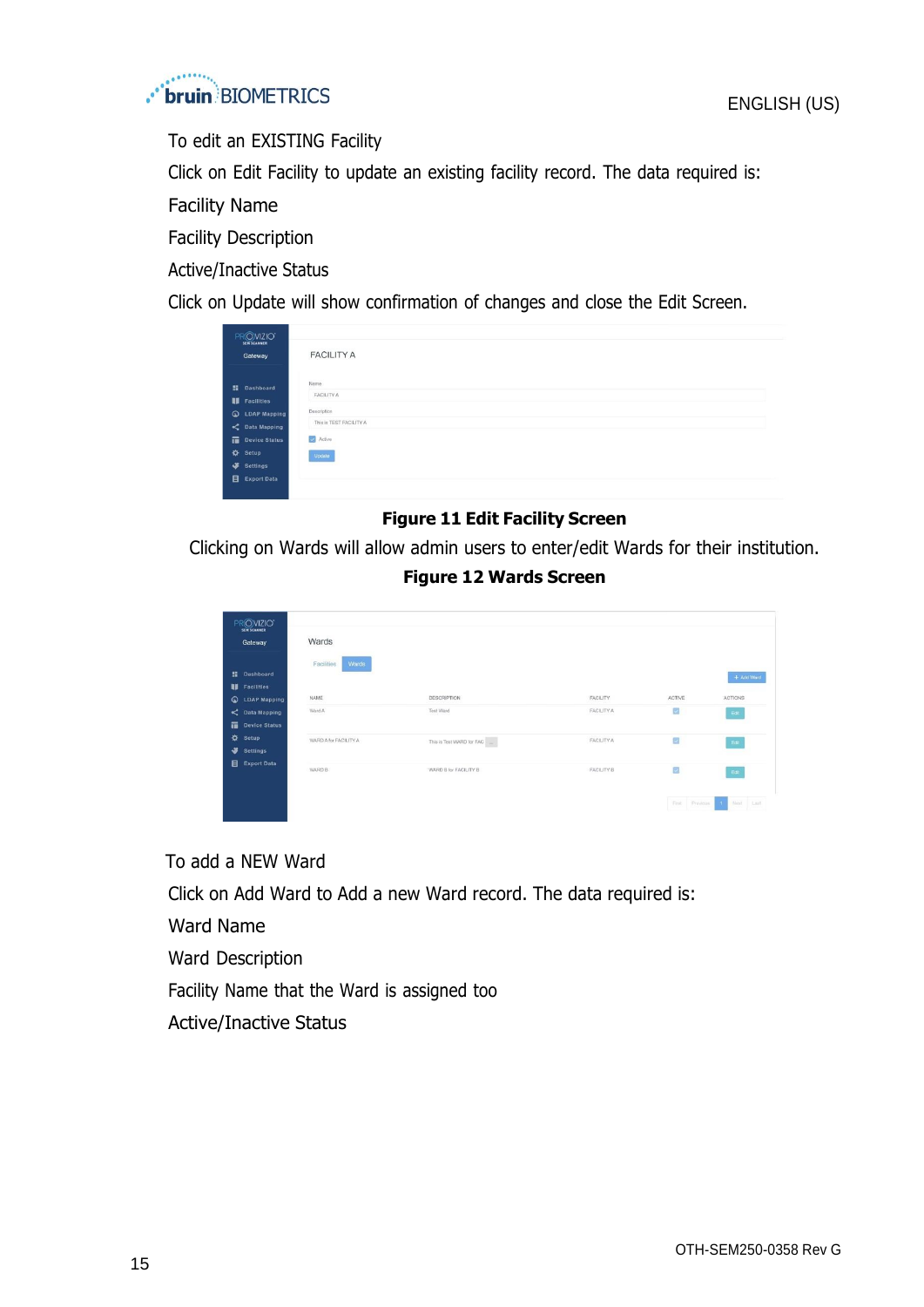#### ENGLISH (US)



| PROVIZIO"<br><b>SEM SCANNER</b><br>Gateway | Add Ward      |
|--------------------------------------------|---------------|
|                                            | Name          |
| <b>Il Dashboard</b>                        |               |
| <b>II</b> Facilities                       |               |
| C LDAP Mapping                             | Description   |
| C Data Mapping                             |               |
| Device Status                              | Facility      |
| <b>☆</b> Setup                             | $\sim$        |
| Settings                                   | Active        |
| Export Data                                | <b>D</b> Save |

## **Figure 13 Add Ward Screen**

Click on Save to Add the Ward Record and enter more, if needed by following the steps above.

To edit an EXISTING Ward

Click on Edit Ward to Update an existing Ward record. The data required is:

Ward Name

Ward Description

Facility Name that the Ward is assigned to

Active/Inactive Status

Click on Update will show confirmation of Changes and Close the Edit Screen.

#### **Figure 14 Edit Ward Screen**

| PROVIZIO <sup>*</sup>                   |                             |
|-----------------------------------------|-----------------------------|
| Gateway                                 | Ward A                      |
| <b>E</b> Dashboard                      | Name                        |
| <b>IS</b> Facilities                    | Ward A                      |
| <b>Q</b> LDAP Mapping<br>C Data Mapping | Description<br>Test Ward    |
| Device Status                           | Facility                    |
| <b>Q</b> Setup                          | FACILITY A<br>$\mathcal{C}$ |
| Settings<br>Export Data                 | Active                      |
|                                         | <b>Update</b>               |
|                                         |                             |
|                                         |                             |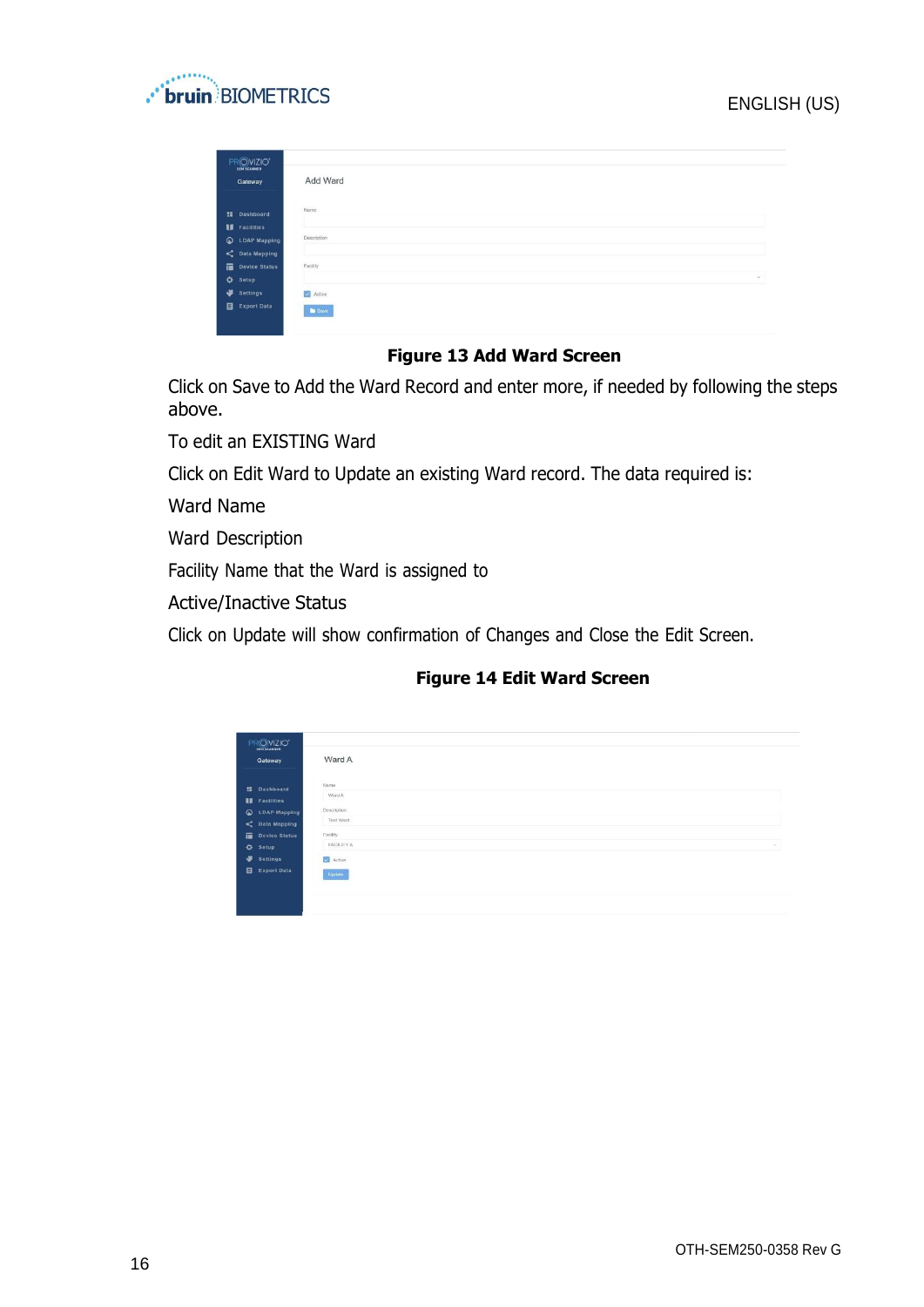

# <span id="page-16-0"></span>*5.3* **LDAP Mapping**

Allows the Admin user to apply Facility and Wards Access rights to the user roles in LDAP Mapping

|   | $\begin{array}{c}\n\mathsf{PR} \bigcirc \mathsf{VIZIO}^*\n\\ \mathsf{sen} \; \mathsf{scansen}\n\end{array}$<br>Gateway | <b>LDAP Mapping</b> |        |               |                          |                                        |               |
|---|------------------------------------------------------------------------------------------------------------------------|---------------------|--------|---------------|--------------------------|----------------------------------------|---------------|
|   | <b>最</b> Dashboard<br><b>B</b> Facilities                                                                              | Security            |        |               |                          |                                        | <b>D</b> Save |
|   | <b>Q</b> LDAP Mapping                                                                                                  | LDAP Roles          |        | Gateway Roles |                          | Facility                               | Ward          |
| ٠ | C Data Mapping<br>Device Status                                                                                        | BruinClinical       | $\sim$ | Clinical      | $\overline{\phantom{a}}$ | * FACILITY A<br>* INACTIVE JT FACILITY | 2<br>w        |
|   | Setup                                                                                                                  |                     |        |               |                          |                                        |               |
| ۰ | <b>Settings</b>                                                                                                        |                     |        |               |                          |                                        |               |
| 目 | <b>Export Data</b>                                                                                                     |                     |        |               |                          |                                        |               |

#### **Figure 15 LDAP Mapping Screen**

Admin user will first select the institution's LDAP role

Admin User will then Select the Gateway role to associate Gateway role to the LDAP role

Admin User will then select one or more Facilities (searchable) to allow access to the selected Gateway role

Admin User will then select one or more Wards (Searchable) to allow access to the selected Gateway role

Save Button will display a confirmation message and allow more mappings, if needed.

**This setup controls how Gateway users will see patient(s) on their Patient list or Data Export list. The facilities and wards access will limit the list of patients to beones in their allowed facilities and wards.**

# <span id="page-16-1"></span>**5.4 Data Mapping**

The Data Mapping allows user to correct any Patient ID that may have been entered incorrectly or updated after the scan such as from a temporary ID to a permanent ID.

| PROVIZIO <sup>*</sup><br>SEM SCANNER<br>Gateway | <b>My Dashboard</b>                        |
|-------------------------------------------------|--------------------------------------------|
|                                                 | Data Mapping                               |
| <b>請</b> Dashboard                              |                                            |
| $\circ$<br><b>LDAP Mapping</b>                  | Merge                                      |
| C Data Mapping                                  |                                            |
| Device Status                                   | Correct Patient ID<br>Incorrect Patient ID |
| $\mathbf{\dot{\alpha}}$<br>Setup                |                                            |
| ۰<br>Settings                                   | <b>B</b> Save                              |
| E Export Data                                   |                                            |
|                                                 |                                            |
|                                                 |                                            |

#### **Figure 16 Data Mapping**

Click on the Save button to save your Data Mapping.

# <span id="page-16-2"></span>**5.5 Device Status**

The **Device Status List** displays information for all activated devices including **Activation Date, MAC Address, Serial Number, Last Communication,Facility, Ward, Active Status, and Actions**. All columns can be sorted.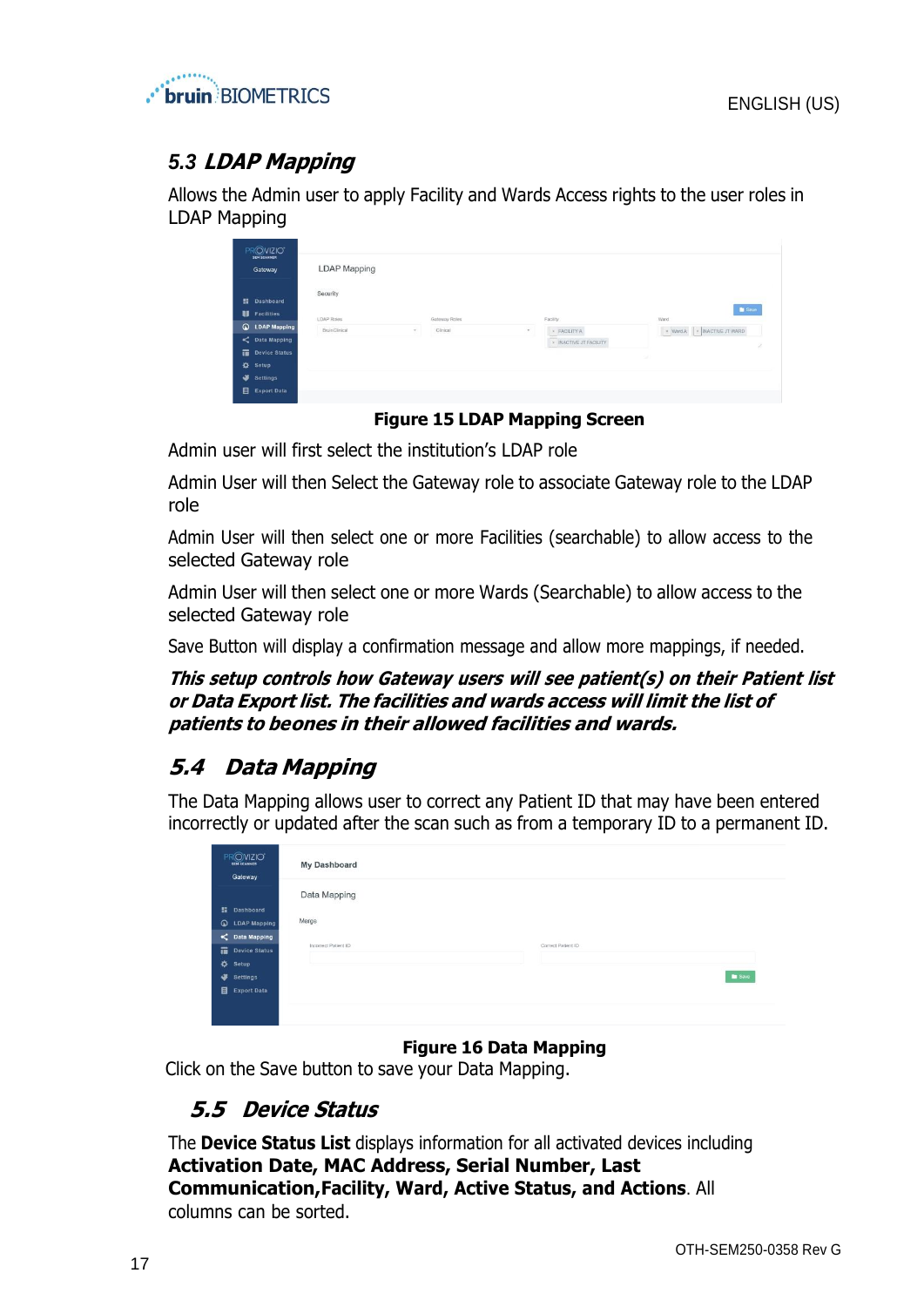



| Gateway                                                  | <b>Device Status List</b> |                   |               |                    |                      |                  |        |               |
|----------------------------------------------------------|---------------------------|-------------------|---------------|--------------------|----------------------|------------------|--------|---------------|
| <b>Dashboard</b>                                         | Show to - entries         |                   |               |                    |                      |                  | Search | + Add Device  |
| 18<br><b>Facilities</b><br>$\circ$                       | Activation Date           | MAC Address       | Serial Number | Last Communication | Facility             | Ward             | Active | Actions       |
| <b>LDAP Mapping</b><br><b>Data Mapping</b>               | 04/23/2021 07:22          | FB-F0-05-78-42-04 | JT            | 08/05/2021 02:51   | INACTIVE JT FACILITY | INACTIVE JT WARD | e      | Edit          |
| 置<br><b>Device Status</b><br>⋫<br>Setup<br>æ<br>Settings | 04/16/2021 02:00          | F8-F0-05-7B-3F-5D | 2020090009    | 06/07/2021 04:45   |                      |                  | ø      | Edit          |
| <b>Export Data</b>                                       | 04/20/2021 01:25          | f8-f0-05-7b-42-25 | richard1      | 07/26/2021 02:13   |                      |                  | 図      | $_{\rm{Edd}}$ |
|                                                          | 04/23/2021 04:33          | f8-f0-05-94-od-b2 | 20201102032   | 07/12/2021 12:31   |                      |                  | 國      | $_{\rm Edd}$  |
|                                                          | 04/23/2021 04:36          | f8-f0-05-94-cb-96 | 20200910008   | 07/01/2021 11:34   |                      |                  | ø      | Edit          |
|                                                          | 04/23/2021 04:40          | 18-f0-05-94-c9-8f | 20200910002   | 07/01/2021 11:19   |                      |                  | 國      | Edit          |

**Figure 17 Device Status**

Enter a keyword into the Search box in the upper right to display information matching the search string. Information from all columns can be searched.

| Gateway                               | <b>Device Status List</b> |                                                              |               |                    |          |         |                       |              |
|---------------------------------------|---------------------------|--------------------------------------------------------------|---------------|--------------------|----------|---------|-----------------------|--------------|
| <b>提</b> Dashboard                    | Show to = entries         |                                                              |               |                    |          | Search. | 20200                 | + Add Device |
| <b>Facilities</b>                     | Activation Date           | <b>MAC Address</b>                                           | Serial Number | Last Communication | Facility | Werd    | <b>Active</b>         | Actions      |
| <b>LDAP Mapping</b><br>C Data Mapping | 04/15/2021 02:00          | F8-F0-05-7B-3F-5D                                            | 2020090009    | 06/07/2021 04:45   |          |         | 國                     | Eat          |
| <b>Device Status</b><br>Setup         | 04/23/2021 04:36          | f8-f0-05-94-cb-96                                            | 20200910008   | 07/01/2021 11:34   |          |         | $\mathcal{L}_{\rm s}$ | $_{\rm Edd}$ |
| <b>Settings</b><br><b>Export Data</b> | 04/23/2021 04:40          | f8-f0-05-94-c9-8f                                            | 20200910002   | 07/01/2021 11:19   |          |         | ø                     | Edit         |
|                                       |                           |                                                              |               |                    |          |         |                       |              |
|                                       | 04/23/2021 04:46          | f8-f0-05-a5-e8-7c                                            | 20200818056   | 04/23/2021 04:50   |          |         | B                     | Eat          |
|                                       |                           | Showing 1 to 4 of 4 entries (filtered from 26 total entries) |               |                    |          |         | Previous              | n.           |

**Figure 18 Device Search Results**

To add a NEW Device

Click on Add Device to enter a new Device. The data required is:

MAC Address – without (:)

Serial number – this can be found on the label on the back of the device. Allows Free text

Facility Name (Select from List) that the Device will be assigned too

Ward Name (Select from List) that the Device will be assigned too

Active/Inactive Status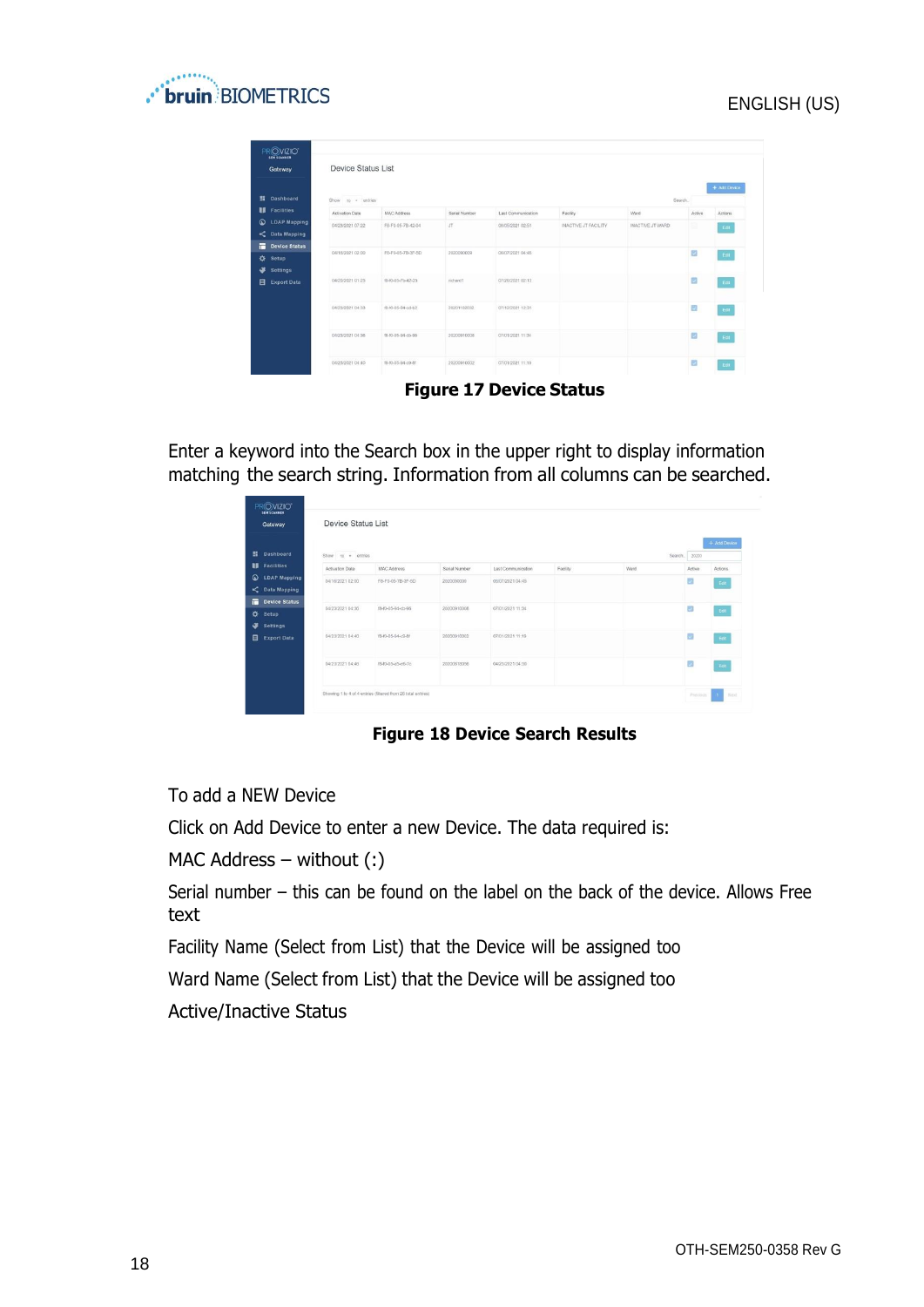

| $\begin{array}{c}\n\text{PR} \textcircled{O} \text{VIZIO} \text{'}\\ \text{sh} \text{scannier}\n\end{array}$<br>Gateway | Add Device            |
|-------------------------------------------------------------------------------------------------------------------------|-----------------------|
| <b>語</b> Dashboard                                                                                                      | MAC Address           |
| <b>II</b> Facilities                                                                                                    |                       |
| C LDAP Mapping                                                                                                          | Serial Number         |
| C Data Mapping                                                                                                          |                       |
| Device Status                                                                                                           | Facility              |
| ☆ Setup                                                                                                                 | $\mathcal{P}^{\perp}$ |
| Settings                                                                                                                | Ward                  |
| E Export Data                                                                                                           | $\tau$                |
|                                                                                                                         | Active                |
|                                                                                                                         | <b>B</b> Save         |

#### **Figure 19 Add Device**

Click on Save to Add the Device.

To edit an EXISTING Device

Click on Edit Device to edit an existing Device. The data required is:

MAC Address – without (:)

Serial number – this can be found on the label on the back of the device. Allows Free text

Facility Name (Select from List) that the Device will be assigned to

Ward Name (Select from List) that the Device will be assigned to

Active/Inactive Status

| PROVIZIO"<br><b>SEM SCANNER</b>                 |                             |
|-------------------------------------------------|-----------------------------|
| Gateway                                         | F8F0057B3F5D                |
| <b>H</b> Dashboard                              | MAC Address<br>F8F0057B3F5D |
| <b>II</b> Facilities<br><b>Q</b> LDAP Mapping   | Serial Number<br>2020090009 |
| $\leq$ Data Mapping<br>Device Status<br>☆ Setup | Facility<br>null<br>$\sim$  |
| ÷<br><b>Settings</b><br>Export Data             | Ward<br>null<br>$\sim$      |
|                                                 | Active                      |
|                                                 | Update                      |

#### **Figure 20 Update Device**

Click on Update Button to update the Device.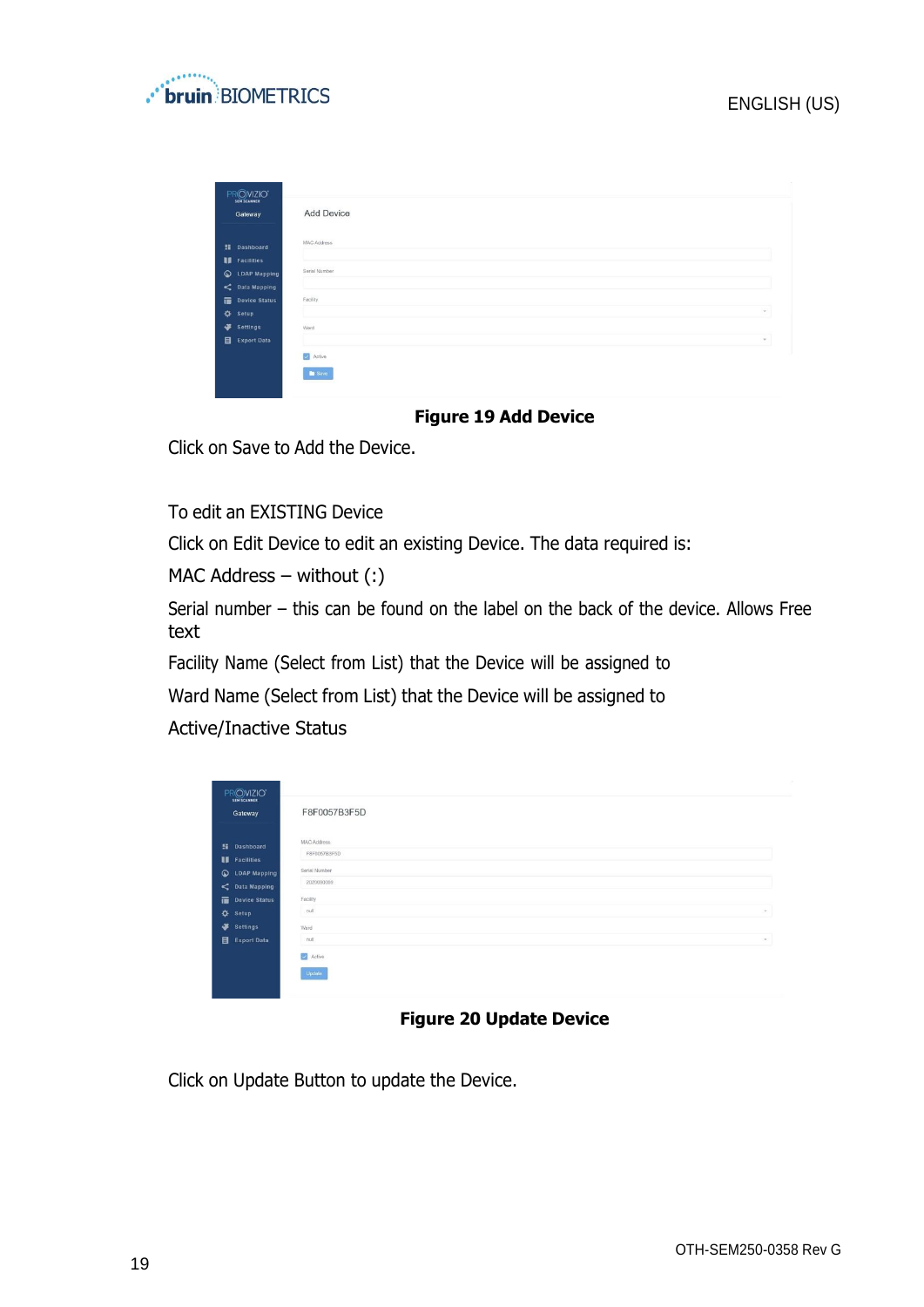

## <span id="page-19-0"></span>**5.6 Setup**

The Setup screen displays the **Database Info & LDAP info** for the **Server Address, Server Port, Username,** and **Password** initially set.

| PROVIZIO"                                                                                                                                   |                                                                                                                        |
|---------------------------------------------------------------------------------------------------------------------------------------------|------------------------------------------------------------------------------------------------------------------------|
| Gateway                                                                                                                                     | Application Setup                                                                                                      |
| <b>图 Dashboard</b><br><b>El</b> Facilities<br><b>Q</b> LDAP Mapping<br>$\leq$ Data Mapping<br>Device Status<br>O Setup<br><b>3</b> Settings | Configuration<br>Server Address<br>54.166.104.232<br>m 120<br>Server Port<br>1033<br>Database Name<br>sergateway, lang |
| <b>Export Data</b>                                                                                                                          | Unemann<br>dominizer<br>Password                                                                                       |
|                                                                                                                                             | $-0.01444444$<br>Text DS Contraction<br>LDAP Server                                                                    |
|                                                                                                                                             | 3.225.139.66<br>LDAP Port<br>$389\,$                                                                                   |
|                                                                                                                                             | LDAP Usemanne<br>TestAD                                                                                                |
|                                                                                                                                             | LEAP Password                                                                                                          |
| <b>OLogical</b>                                                                                                                             | Test LDAP Convection                                                                                                   |

#### **Figure 21 Database & LDAP Info Screen**

No edits can be made here but if you would like to make sure the **Database Info** is correct, click on the blue **Test DB Connection and/or Test LDAP Connection** button in the lower left. If correct, a confirmation message will appear in the upper right.



**Figure 22 Test DB & LDAP Connection Success**

**Note: This is a read-only screen where an Admin user can verify connection but, user cannot change any setup data.**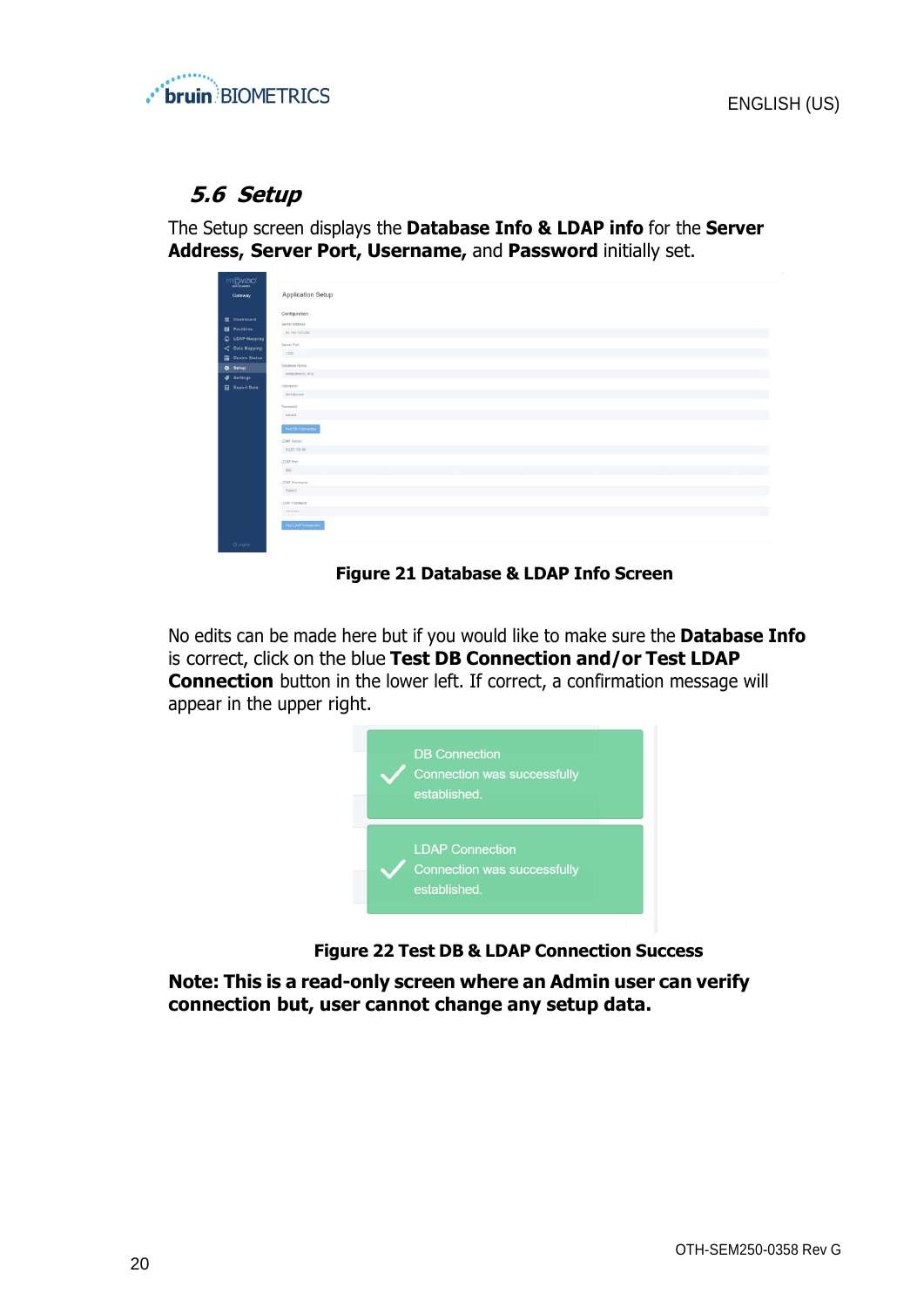

# <span id="page-20-0"></span>**5.7 Settings**

The **Settings** page allows a user to set Gateway's default Language. This will be used site-wide for any user unless the user changes it for a login session.

| PROVIZIO'<br>Gateway | Settings                                         |  |  |
|----------------------|--------------------------------------------------|--|--|
| <b>請 Dashboard</b>   |                                                  |  |  |
| <b>II</b> Facilities | Language                                         |  |  |
| C LDAP Mapping       | English (English)<br>$\mathcal{R}_{\mathcal{A}}$ |  |  |
| C Data Mapping       | $\blacksquare$ Save                              |  |  |
| Device Status        |                                                  |  |  |
| <b>O</b> Setup       |                                                  |  |  |
| Settings             |                                                  |  |  |
| Export Data          |                                                  |  |  |

**Figure 23 Settings Screen**

Select the Desired Language

Click on the **Save** button to save the settings.

# <span id="page-20-1"></span>**5.8 Export Data**

The **Export Data** feature allows users to select criteria and Export SEM data in CSV format for the selected options.

| PROVIZIO <sup>*</sup><br><b>SEM SCANNER</b><br>Gateway                                                                        | <b>Export Data</b>                                                                                                                                                                                               |
|-------------------------------------------------------------------------------------------------------------------------------|------------------------------------------------------------------------------------------------------------------------------------------------------------------------------------------------------------------|
| 肝<br><b>Dashboard</b><br>u<br><b>Facilities</b>                                                                               | V<br>$\overline{\mathbf{v}}$<br>Export Data For All Patients<br>Encrypt Data<br>Refresh Data<br>Q. Search by Patient Name or Patient ID<br>Download CSV<br>$\Box$<br>to 08/09/20<br>Filter<br>08/09/20<br>$\Box$ |
| $\circ$<br><b>LDAP Mapping</b><br>≺<br><b>Data Mapping</b><br>市<br><b>Device Status</b><br>⋫<br>Setup<br>٠<br><b>Settings</b> | E LEFT HEEL DELTA<br>RIGHT HEEL DELTA<br><b>JIII</b> PATIENT ID<br><b>2</b> PATIENT<br>C READING DATE/TIME<br><b>THE SACRUM DELTA</b><br>FACILLITY<br>WARD                                                       |
| 目<br><b>Export Data</b>                                                                                                       |                                                                                                                                                                                                                  |
| <b>U</b> Logout                                                                                                               |                                                                                                                                                                                                                  |

**Figure 24 Export SEM Data View**

The Export data screen allows you to view data based on your selections before exporting.

There are 2 options selected by default:

Export Data For All Patients

Encrypt data – (Recommended, Non-identifiable Patient ID & Patient Name)

#### **A warning will display when Exporting patient data as UNENCRYPTED. Proper safeguards should be in place to secure data.**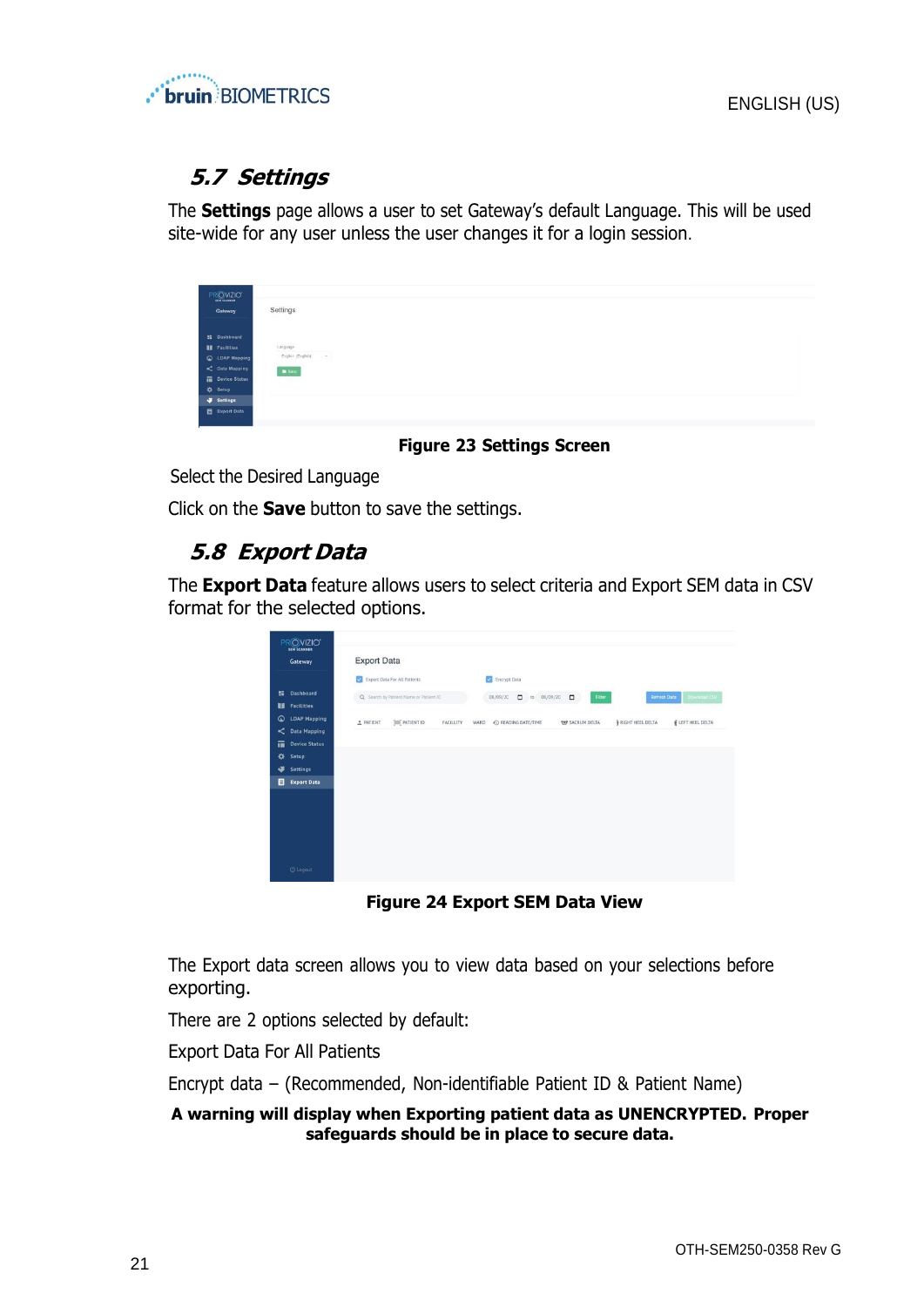

The Export data list allows you to add date range to expand or contract your list of patients.

It also allows you to see specific patient's data by entering a Patient name or Patient ID. You can also enter multiple Patient names or Patient ID's, separated by Comma.

#### **After changing any options, you must click "Refresh data" to refresh data on your screen.**

You can access additional filter options by clicking on Filter button. This will open a popup window with filter options to select.

| OVIZIO <sup>®</sup><br>SEM SCANNER                  |                        | <b>Filter Settings</b> |                             |                |                                     |
|-----------------------------------------------------|------------------------|------------------------|-----------------------------|----------------|-------------------------------------|
| Gateway                                             | <b>Export Data</b>     | Facility               |                             |                |                                     |
|                                                     | Export Data For All    |                        |                             |                |                                     |
| Dashboard<br>$\mathbb{R}^n$                         | Q Search by Patient    | Ward                   |                             |                | Refresh Data                        |
| <b>II</b> Facilities                                |                        |                        |                             |                |                                     |
| $\odot$<br>LDAP Mapping<br>$\leqslant$ Data Mapping | <b>PATIENT</b><br>[ma] | Devices                |                             |                | RIGHT HEEL DELTA<br>LEFT HEEL DELTA |
| 而<br>Device Status                                  |                        |                        |                             |                |                                     |
| 森<br>Setup                                          |                        | Patient ID(s)          |                             |                |                                     |
| ÷,<br>Settings                                      |                        | $\leq$ Sacrum          | $\triangleright$ Right Heel | Left Heel      |                                     |
| 目<br><b>Export Data</b>                             |                        |                        |                             |                |                                     |
|                                                     |                        |                        |                             | Apply<br>Close |                                     |
|                                                     |                        |                        |                             |                |                                     |
|                                                     |                        |                        |                             |                |                                     |
|                                                     |                        |                        |                             |                |                                     |
| <b>U</b> Logout                                     |                        |                        |                             |                |                                     |

**Figure 25 Export Filter Screen**

The options are:

Facility – Allows you to filter your data by a single facility

Wards – Allows you to select multiple wards by which to filter your data

Devices – Allows you to select multiple devices by which to filter your data – note device refers to individual Provizio SEM Scanners

Patient ID(s) – Allows you to enter multiple patient IDs by which to filter your

data Reading Type – Can be used independently to select Sacrum, Right Heel, or

Left Heel

The filter screen will have 2 Actions:

Close – To Discard your changes and close the Filter screen

Apply – To Apply your filter and Close the Screen and update the Patient list

"Download CSV" will only be enabled, if any data row is present in the Export DataTable.

Clicking on "Download CSV" will download the file (csv or zip) on your computer hard drive in the download folder. This file can be opened in Excel.

#### **Close the browser to exit the session.**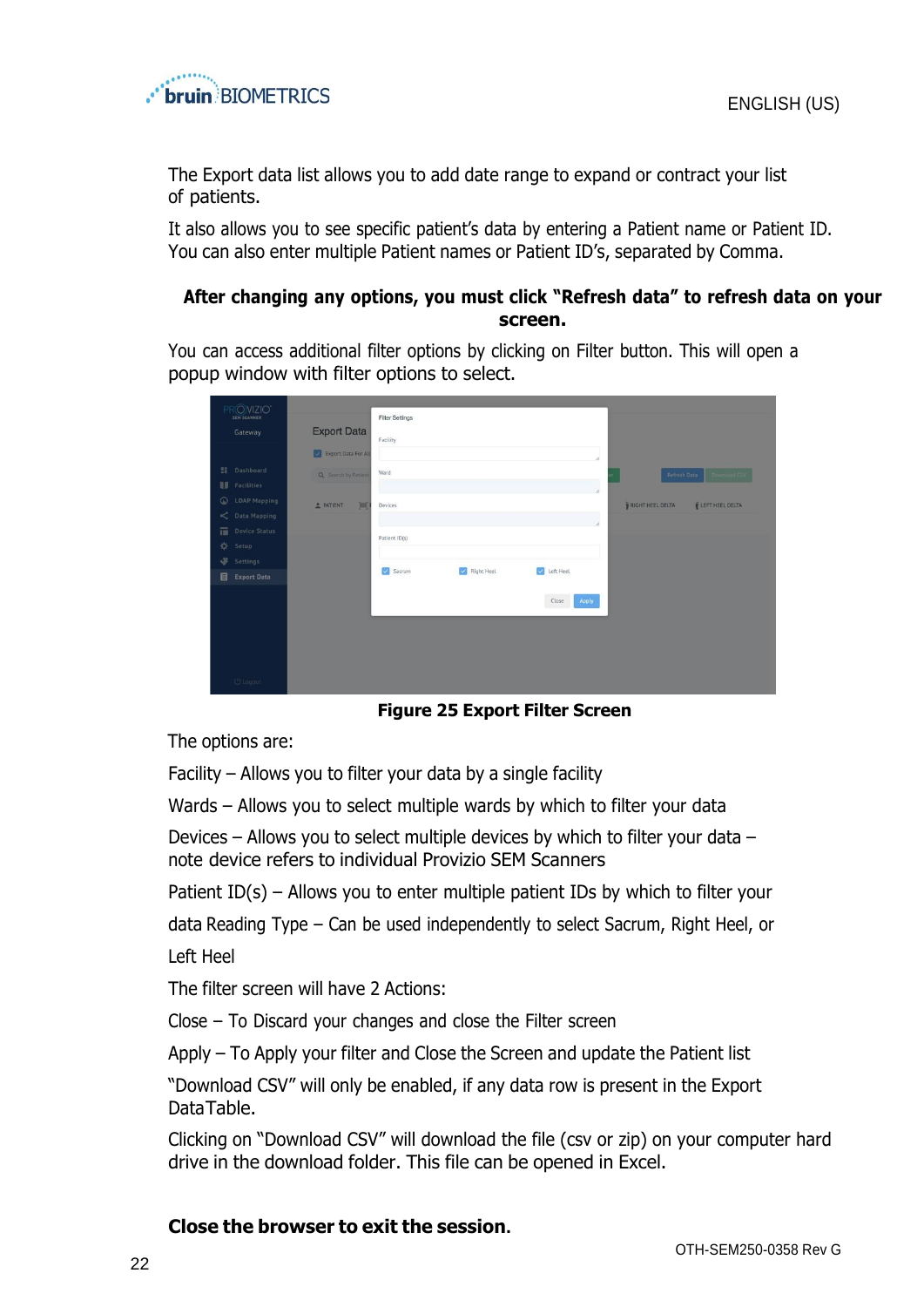

# <span id="page-22-0"></span>**6 Troubleshooting**

If any situation cannot be resolved, please contact your system administrator or institutional Information Technology Department. If the situation can still not be resolved, please contact your Product Specialist or your Customer Service.

| <b>Table 3 Troubleshooting</b> |  |  |  |  |
|--------------------------------|--|--|--|--|
|--------------------------------|--|--|--|--|

| Problem                                                     | <b>Resolution</b>                                                                                                                                                        |
|-------------------------------------------------------------|--------------------------------------------------------------------------------------------------------------------------------------------------------------------------|
| Logging In                                                  |                                                                                                                                                                          |
| I do not know the URL to connect to<br>the Gateway.         | Contact your system administrator for<br>the correct URL for your institutions<br>installation.                                                                          |
| I have the Gateway URL, but my browser<br>does not connect. | Ensure you have the correct URL from<br>your system administrator.                                                                                                       |
|                                                             | Ensure with your system administrator<br>that your computer and intranet is<br>configured to connect to this URL.                                                        |
| My login does not work.                                     | The Gateway uses the same login<br>information as you use for other<br>activities.                                                                                       |
|                                                             | You may not have been assigned a Gate<br>way role. Ask your system administrator<br>to check that you have been assigned a<br>Gateway role.                              |
| Patient Listings & Data                                     |                                                                                                                                                                          |
| I do not see a patient listed.                              | The data may not have been uploaded yet.<br>Data is only uploaded when the Provizio<br>SEM Scanner is placed back into the<br>Charging Hub.                              |
|                                                             | The Gateway uses the entered/scanned<br>patient ID to gather patient name. Ensure<br>that the patient ID has been entered<br>correctly.                                  |
|                                                             | Each Provizio SEM Scanner must be<br>registered with the Gateway before data<br>can be uploaded. Ensure the Provizio<br>SEM Scanner is listed in the Device<br>Listings. |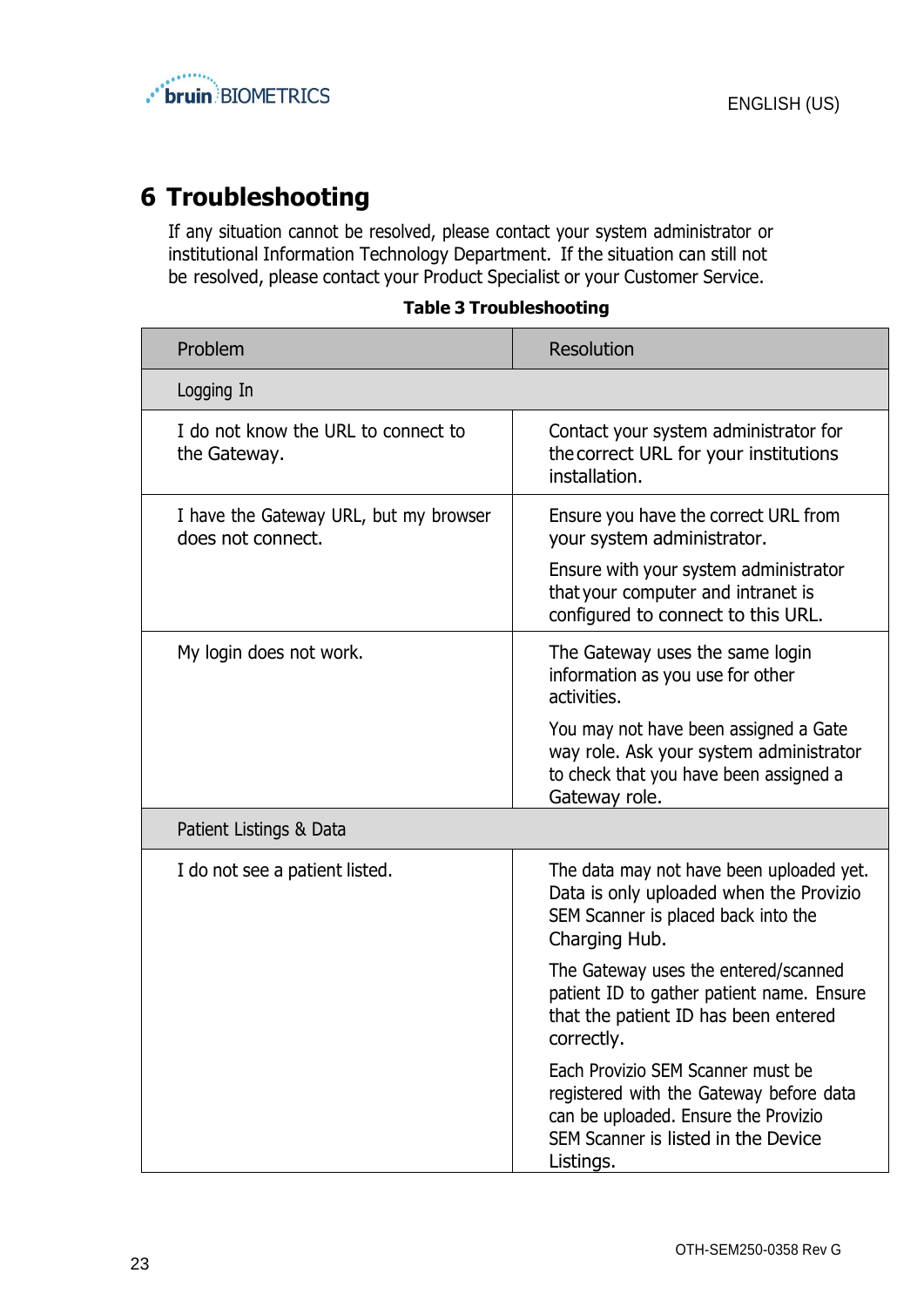

| Problem                                                                                            | <b>Resolution</b>                                                                                                                                                                                                                              |
|----------------------------------------------------------------------------------------------------|------------------------------------------------------------------------------------------------------------------------------------------------------------------------------------------------------------------------------------------------|
| There is a Patient ID listed, but no<br>patient name.                                              | The Gateway uses the entered/scanned<br>patient ID to gather patient name. Ensure<br>that the patient ID has been entered<br>correctly.                                                                                                        |
| A scan for a patient is not listed.                                                                | The data may not have been uploaded yet.<br>Data is only uploaded when the Provizio<br>SEM Scanner is placed back into the<br>Charging Hub.                                                                                                    |
|                                                                                                    | The Gateway uses the entered/scanned<br>patient ID to gather patient name. Ensure<br>that the patient ID has been entered<br>correctly.                                                                                                        |
|                                                                                                    | Each Provizio SEM Scanner must be<br>registered with the Gateway. Ensure the<br>scanner is listed in the Device Listings.                                                                                                                      |
| Device Listings                                                                                    |                                                                                                                                                                                                                                                |
| A Provizio SEM Scanner is not listed.                                                              | Each Provizio SEM Scanner must be<br>registered with the Gateway before data<br>can be uploaded. Ensure the scanner is<br>listed in the Device Listings.                                                                                       |
| <b>Application Setup</b>                                                                           |                                                                                                                                                                                                                                                |
| DB Connection test failed.                                                                         | Contact your system administrator to<br>ensure the database connection<br>information in the Gateway is correct<br>and current.                                                                                                                |
| LDAP Connection test failed.                                                                       | Contact your system administrator to<br>ensure the LDAP connection information<br>in the Gateway is correct and current.                                                                                                                       |
| I see an 'X' when I place the Provizio SEM<br>Scanner in the Charging Hub after a<br>patient scan. | Try 1 or 2 times as network connection<br>could have been the issue and if the<br>problem persists then contact your system<br>administrator: they will refer to a Guide to<br>get the decoded error message and<br>troubleshoot this further. |